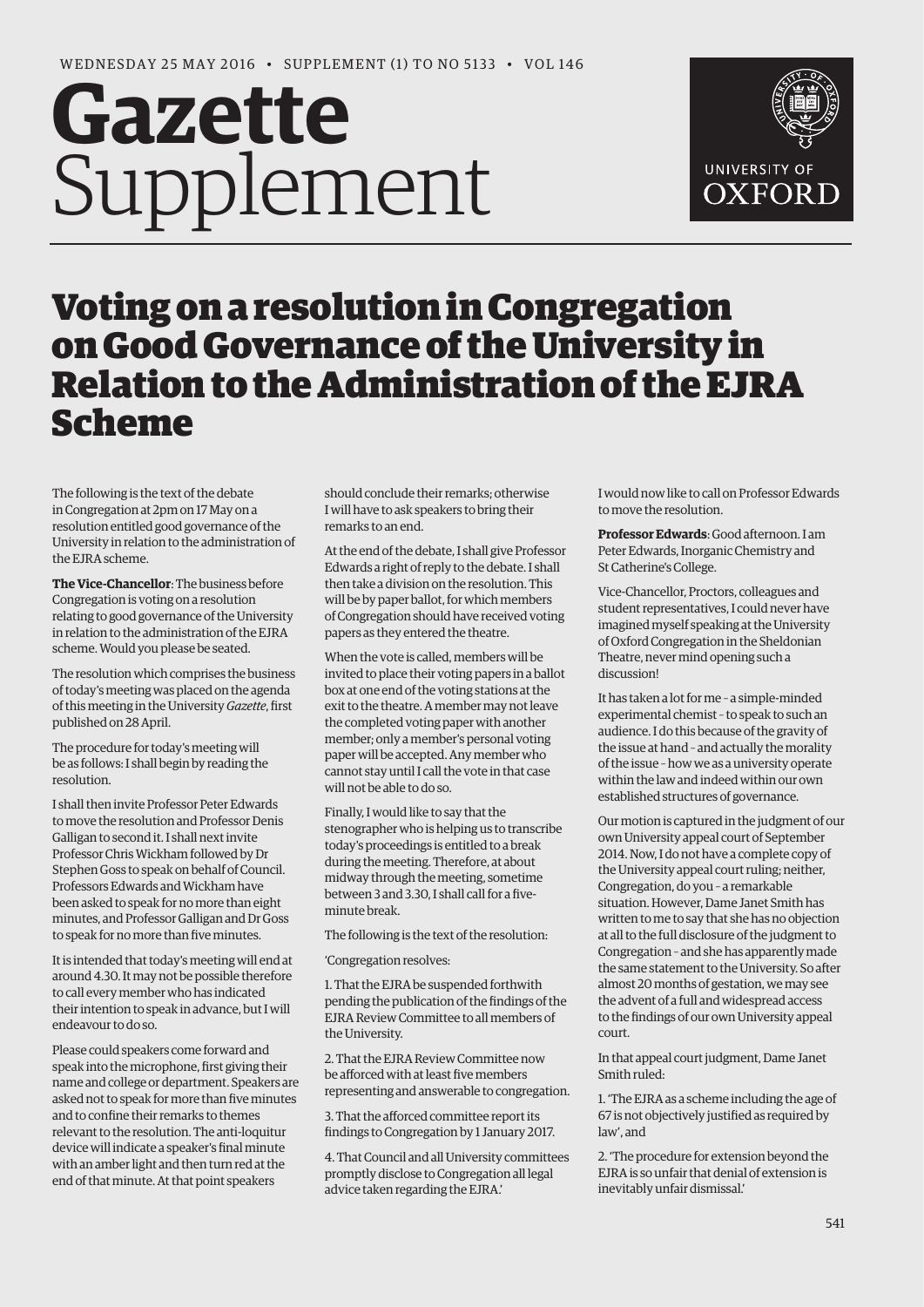Congregation: notwithstanding Dame Janet's statement that 'I have decided this appeal on issues of principle unrelated to the particular facts of the appellant's case' you will be asked by opponents of our motion to disregard this judgment and ruling from one of the country's most eminent, most distinguished High Court judges (and a savvy northerner, I should add), invited by *our* university to preside over *our* university appeal court.

We are informed that the appeal court ruling is binding only in relation to the individual's case and 'does not create any binding precedent on the University'. My colleague Professor Galligan will shortly dismantle this astonishing – and breathtaking – notion.

The natural course open to the administration would surely have been to contest this judgment at the Appeal Court of England and Wales. You might ask: why hasn't this happened? Could it be that they have been advised they would lose? Mind you, that would make some court case for the general public, the press and the judiciary – *Oxford University vs Oxford University Appeal Court*!

Dame Janet's careful legal analysis of the general aspects of the current EJRA apparently carries no weight whatsoever with the administration of the University of Oxford.

I first became aware of the EJRA some 18 months ago. Following recent exciting breakthroughs on turning CO<sub>2</sub> into fuel and hydrogen storage materials by young colleagues in my research team, I decided to look into the EJRA process. I found that Oxford University currently operates in a parallel universe in which the EJRA process continues completely, or almost completely, oblivious to the main withering assessment contained in Dame Janet Smith's judgment.

Now, the message may be advanced this afternoon that all 100+ signatories of our motion are'... acting in self- or private interest'. Congregation, please put that aside as a simple-minded, insulting and, of course, incorrect descriptor. Many signatories of the motion are early- and mid-career academics – they, too, are worried and concerned by the lack of transparency in the governance of this present EJRA.

One such person is Professor Ben Davis in my department, who cannot be with us today. Ben wrote:

'Dear Pete, I have been pressing about my concerns regarding retirement and how the process operates, but I'm afraid none of these have been answered.'

Colleagues, Ben Davis was elected Fellow of the Royal Society last year at age 45.

At the 3 May Congregation, in a thoughtful speech, the Registrar reminded us that the function of University administration is to continually ask the question 'Is it fair and just?' and to exert a critical oversight function in such matters. This motion calls upon our administration to heed those words.

A final point, but I think a highly important one which I believe speaks volumes: in the response from Council and in the flysheet from opponents of the motion, reference is repeatedly made to the 'Aims of the EJRA': refreshment of the workforce, diversity, intergenerational fairness, etc – of course, all perfectly laudable and legitimate aims and objectives.

However, Council and signatories of the flysheet at no point highlight the fundamental 'balance' that is required – *by law* – in attempting to achieve those aims. In that context, Dame Janet Smith ruled: 'The legitimate aims and objectives... do not appear to me to be of such weight and importance as could properly outweigh the legitimate expectations of academic staff to work longer and to have an element of choice as to their retiring age.'

It is abundantly clear that it has required – and still requires –an eminent High Court judge to remind the University administration that this is about fairness and justice **for all**. 'Intergenerational fairness', a cornerstone of any kind of EJRA, of course must relate to fairness across **all** generations. The present EJRA is manifestly unfair and Dame Janet said so.

In summary, I remind Congregation once again that our resolution *calls for the suspension of the present EJRA, not the abolition of the EJRA*. You will find in those 100+ signatories colleagues from an enormous diversity of subjects and with widely differing opinions on the EJRA, ranging from total abolition to complete reform. **But** the issue that unites all is that the EJRA must now be suspended until the findings of the Working Party are known and debated at Congregation.

Our resolution is simply that the judgment of our own University appeal court, contained in the 50–100-page document and delivered on 1 September 2014, be respected. The present EJRA – and I stress the present EJRA – is legally and morally tainted. We, as a Congregation, expect better than that. I commend this motion to you.

**The Vice-Chancellor**: Thank you, Professor Edwards. I now call upon Professor Galligan, who will second the resolution.

**Professor Galligan**: Denis Galligan,Wolfson and the Centre for Socio-Legal Studies.

Vice-Chancellor, officers of the University, we are assembled in Congregation today to consider the good governance of the University. Congregation is a sovereign body; Congregation must hold the administration to account for its actions.

The appeal court of the University has concluded that this scheme is deeply defective and fatally flawed. So defective and flawed this scheme is not objectively justifiable according to the Equality Act. It is both indefensible and unlawful. The scheme being so tainted legally and morally, you must decide, Congregation, whether it can continue. You must decide whether it is just to dismiss staff, knowing the basis for dismissal is morally and legally wrong.

We **are not** here to decide whether compulsory retirement is good or bad; the only issue is the immorality and illegality of the present scheme.

You must judge for yourselves. The trouble is, you don't have the judgment. You haven't even been told what's in it. I have it because it's my case. The administration has hidden it from you, put up a wall of secrecy around it, as Professor Leftow will reveal to you. In fact, many do have the judgment or an account of it. All parts of University government have it – except you, the sovereign parliament. You judge whether this is the way to run the University, whether this shows respect for the constitution of the University, for Congregation, for you as its members.

Why is the administration afraid of the judgment? Well, nobody has said. But the answer is simple: because the court has decided this EJRA is defective and flawed to such degree it is unlawful. This is a matter of principle. The court decided as a matter of *general legal principle* that this EJRA is unlawful.

You will hear the claim that it applies only to my case. This is wrong and without legal foundation. No legal source or authority is given for this claim; it is unsupported assertion by the uninformed. Let me show you why. There are two judgments. In a preliminary judgment, the court ruled it had authority under the statutes to determine the lawfulness of EJRA: having ruled it had such authority, the court considered the substantive issue, where it concluded this EJRA is 'not objectively justifiable in terms of the Equality Act'. The judge could not be clearer: 'I have decided this appeal on issues of principle.' In other words, she decided, as a matter of law, as required by Statute XI, that this issue of the legality of the EJRA was essential to the decision of the case. She decided a matter of law. Laws are general and apply to all in the jurisdiction. It follows that the legal principle determined in this case binds all within the University.

What sort of judgment is it? Is it the off-thecuff decision of an unqualified, irresponsible judge? Far from it. The judgments speak for themselves. Extensive written submissions,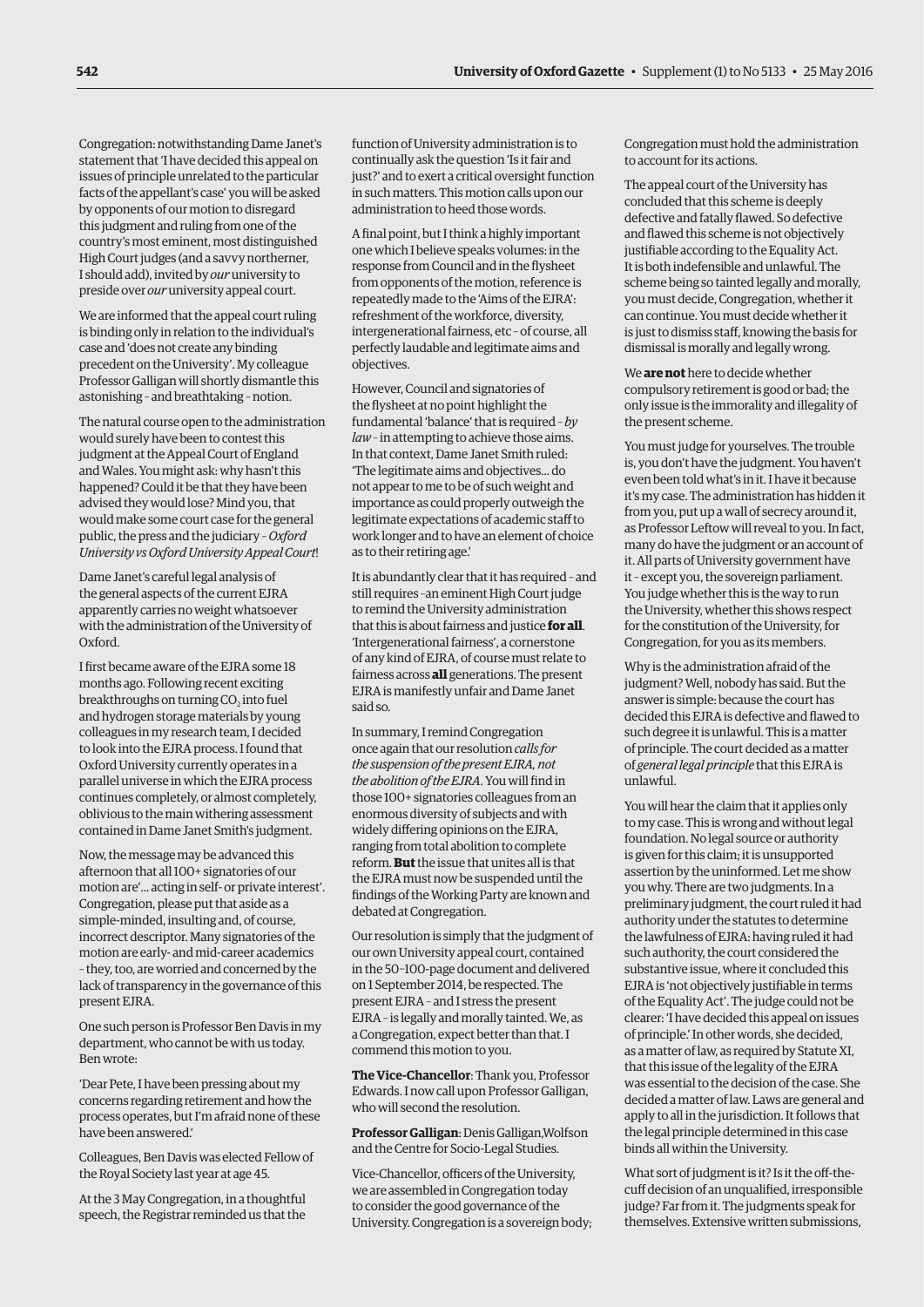five days of oral hearing, 70 pages of close analysis. The administration threw all it had: solicitors, barristers, senior administrators – no expense spared. All arguments for the EJRA are thoroughly analysed and rejected. Indeed, the case for the EJRA was found to be extremely weak, the thinking behind it leaving 'much to be desired'. The court ruled only on this scheme, leaving open that another, properly designed, might be justifiable.

Who was the judge? Dame Janet Smith, former judge of the national courts. As my colleague said, no previous Oxford connection; she came as a disinterested adjudicator. How has the administration responded? It has set out on a war of attrition to undermine the judgment and criticise the judge. Why not confront the decision outright? If the court was wrong, the administrator had a legal remedy. It could have sought judicial review in the High Court to have each decision quashed. Judicial review is a perfect remedy for this situation. It took no action.

The administration says it has legal advice that the scheme is still justifiable. In that case, judicial review is the remedy. And by the way, using legal advice as a reason for not implementing a court judgment shows contempt, contempt for the University's own judicial system. The law is settled by courts in this country, not anonymous barristers.

However, THE MOST IMPORTANT FACTOR is not the law. The administration has adopted a scheme that has been shown to be so defective, it is morally corrupt to continue. To remove the moral corruption, to respect the law and the rights of its members, the University has a duty to suspend the scheme forthwith and begin afresh. I commend to you the motion.

**The Vice-Chancellor**: Thank you, Professor Galligan. I now call on Professor Wickham, who will speak on behalf of Council.

**Professor Wickham**: Thank you. I am Chris Wickham, History and All Souls.

Vice-Chancellor, colleagues, I have been asked to speak first to oppose the motion before Congregation and I am going do it in two parts: as Head of Humanities Division and on behalf of Council, and then as myself, a history professor.

So the EJRA was introduced in 2011 as a means of supporting a number of aims, and they've already been quoted, but it's worth requoting: *safeguarding the high standards of the University; refreshing the workforce; maintaining opportunities for career progression across the generations; promoting equality and diversity*.

The main argument behind this afternoon's resolution, as you've heard, is that the

University is behaving unlawfully in continuing to apply the EJRA following a decision of the University's internal appeal court by Dame Janet Smith. Council denies this. The reasoning behind the resolution misunderstands the nature of our appeal court, because it is an internal review body and its decisions therefore *do not have* the status of those of a court of law.

So the University followed the decision of the internal appeal court in this individual case; others will explain how it has made changes to deal with other aspects of the court's decision. I'll come back to that. But the most important has been a change to the working of the EJRA, which makes the procedure of obtaining a waiver to it and to go on working beyond 67 much more rigorous; that change in itself makes reliance now on the criticisms in Janet Smith's decision risky, because she was criticising a set of procedures which no longer apply.

The resolution proposes that four specific steps should now be taken, and I will focus on the first of these as it's one of the two most important, I think: that the EJRA be suspended pending the publication of the review. Council believes that there is no need to do this; the appeal court's decision is indeed only binding in relation to the individual case it has considered.

But I think, on suspension of the EJRA now: to suspend it for a selected group of individuals whose retirement happens to be imminent, and to do so just because there may be a change in policy sometime next year, would amount to unfair treatment across all of us as a body of staff. It would immediately create disparity and unfairness between those who could continue to work and those who have retired over the last few years and those who may possibly be required to retire after the review. That's one of the very negative implications of a suspension of that type – I'll leave to others the spelling out of the rest. So Council sees the proposal in the resolution that the EJRA should be suspended as unnecessary, unfair to different groups of staff, prejudicial to a review, ill thought-out, impractical.

Now, that's me acting as Head of Division. It's useful, I hope, in that I have set out the main line of Council's response to the resolution we are discussing. Now I want to speak as myself. It does not mean I am going to disagree with what I have just said; but I think it allows me to be more outspoken. It's typical in Congregation debates for the supporters of Council to convey the impression that they're reasoned, whereas its opponents are allowed to be impassioned. That sometimes works and sometimes doesn't, but I want to break that tradition.

So, to start with, I think the rationale for the resolution is highly disingenuous. It's directed at a version of the EJRA rules which has been substantially modified and it does not make clear to you that the University has already made substantial changes in response to Janet Smith's decision. And I also think, notwithstanding what Peter Edwards says, that the proponents of the resolution are conflicted. Several of them are due to retire very soon; they are asking you to vote for a change in University rules which will benefit them first. Now, I have no doubt that they are acting entirely on principle and that the benefit to them is irrelevant. So are they all, all honourable men. But there is a *problem here*.

And there is a connected one. Not many of us here are not conflicted. Maybe we should not allow ourselves to vote on this resolution at all? Well, I'm not conflicted; I'm 66 tomorrow; and I am retiring this September. So maybe I can have a neutral view? And if so, my neutral view is that I am *outraged* by this resolution. For the reasons of conflict I've just mentioned; and for several other reasons as well. If you suspend EJRA now, how easy will it be to reinstate it? It would be false to claim that such a suspension could be easily reversed. The resolution amounts to an attempt to prejudice the outcome of the review. (The proposers for the resolution say their resolution is not about the advantages and disadvantages of compulsory retirement: I think that's disingenuous as well, and I am not going to pay any attention to that distinction.) But ending an EJRA has other implications and I just want to focus briefly on two.

First of all, this university has way too many old white men: such as myself. Not everyone, of course; not even everyone who supports this resolution; but an awful lot of them. How do we manage to get this university to be more diverse? By waiting for them to retire, for the most part. Just as the EJRA rationale states: *career progression across the generations, promoting equality and diversity*. Think of your brilliant young postdocs, many of them not men, many of them ethnically diverse. Wouldn't it be a good idea for them to get jobs? Maybe even in Oxford? Well, they won't if this resolution passes. We will simply be stuck with the same old guys. Why would we want that? How can you look your postdocs in the eye?

Secondly, I would say: *be careful what you wish for*. In 2005, this Congregation voted firmly against performance management. And I remember thinking: well, whether or not this is a good idea, at least people are going to go at 67, so we've still got a way of generating staff turnover, however limited. As long as we can still do that, we can do something to promote the aims I have just been talking about, increasing diversity and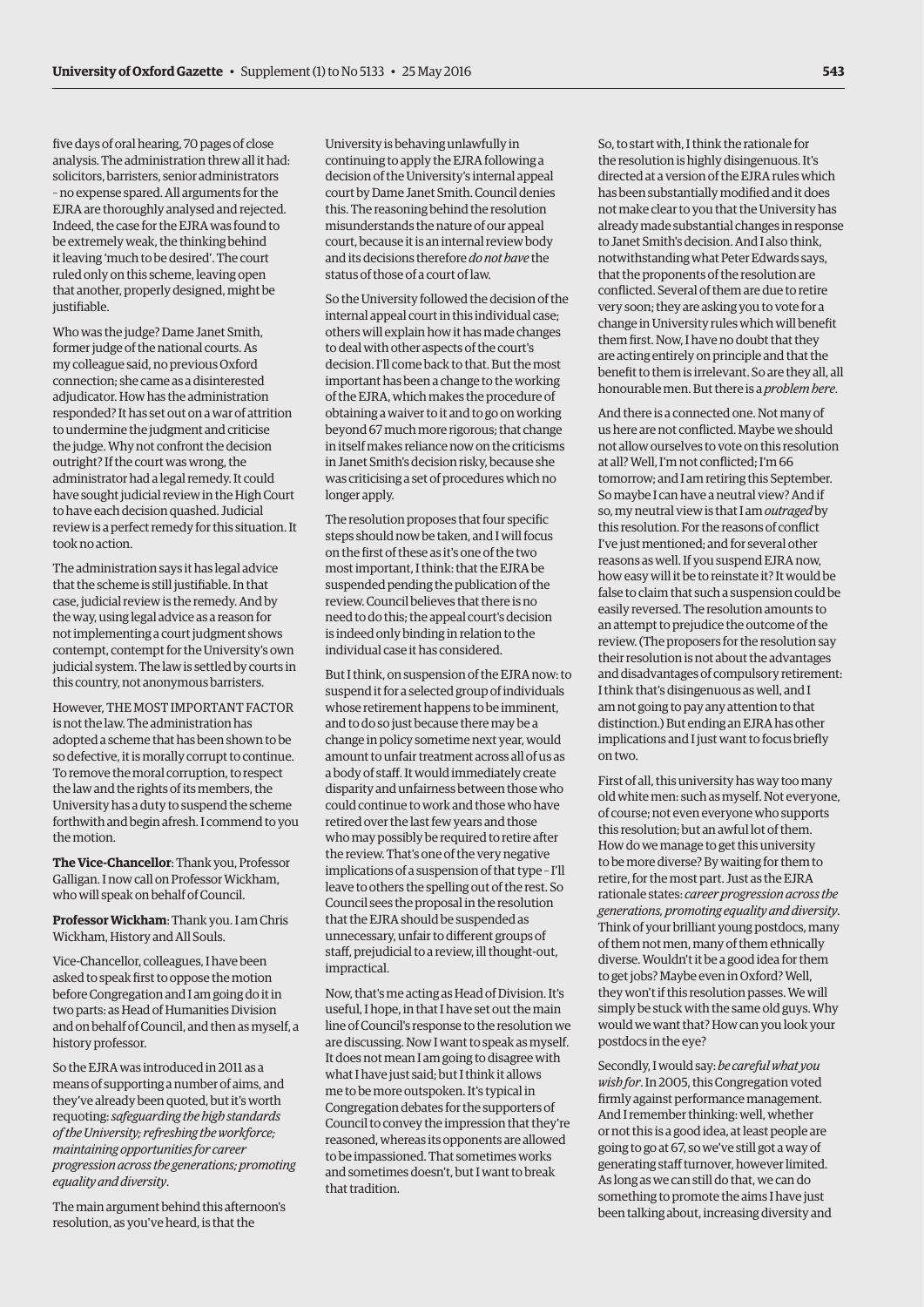so on. We may have to wait until people retire, but at least they will do so eventually. But if you don't have retirement, how can you trust people to stand down voluntarily and create opportunities for others? Academics are notoriously useless at knowing when they really should go. And you may not think that about yourself, and if you are right, good for you, but each of you knows others who are just like that. But without an EJRA, how are you going to generate turnover? Are you going to introduce performance management for everyone? Do you want that?

So that's what you are going to be voting for if EJRA goes down. I won't be there. But I warn you very, very strongly against it. Don't pre-judge the issue today by voting for a resolution that requires a suspension of it. I urge Congregation to vote against the resolution.

**The Vice-Chancellor**: I now call on Dr Goss to speak on behalf of Council.

**Dr Goss**: Stephen Goss, Pro-Vice-Chancellor, Personnel and Equality, and fellow of Wadham.

Vice-Chancellor, Proctors and Assessor, colleagues: the preamble to the resolution asserts that the decision of our internal appeal court has been improperly handled and the governance of the University is deficient. The resolution itself proposes four steps in response.

Council does not accept the assertions of the preamble and considers that the proposals in the resolution are unnecessary. In particular, Council opposes suspension of the EJRA and legal disclosure. In response to the appeal court the University has implemented in full the request for extended employment made by the individual concerned and it has revised the EJRA procedures.

Speaking first to due process: the judge in the appeal court gave an analysis of the policy as a whole. Such an analysis can be used to inform the future development of our retirement policy, but regardless of the standing of the judge, it does not have the status of a determination in a court of law. Her analysis has been considered, and continues to be considered, with respect, with all due care in the light of developing case law, and the University has taken and continues to take appropriate legal advice.

The conclusion, taking all of this into account, is that the University is not acting improperly in continuing to operate the EJRA policy pending the review and with the procedural modifications that have been made.

There are areas of the policy that merit further attention including, for instance, whether the current age of the EJRA remains most appropriate. These and other matters have been referred to the review. Originally it had

been agreed that there would be an interim review after five years and a major review at ten years. In response to the decision, the major review was brought forward and data collection started *during* the fifth year of the policy, with the intention of reaching an outcome as early as possible in 2017. The review will be undertaken by the EJRA Working Party, whose membership includes no-one who took part originally in establishing the policy and who, for that reason, might have been seen as conflicted.

All of these actions were taken following fully informed discussion in the Personnel Committee and a sub-committee set up for the purpose. These committees, which had access to the appeal court decision and further legal advice, were composed of members of Congregation, some bringing their own legal expertise, with all divisions being represented, and the decisions were taken collectively and after full and frank discussion. The process was overseen by Council, with members directly elected by Congregation. Divisional boards were consulted; they agreed to the new procedures and Conference of Colleges was also informed by its Legal Panel. Congregation was informed of these actions and given notice a year ago of the intended new procedures and the planned review.

The review will lead to a consultation on the future of the policy, when it will be for Congregation to take a political view on the advantages and disadvantages of the EJRA.

Throughout, Council has acted properly and with all due care in responding to the decision of the internal appeal court.

Turning to the proposal for legal disclosure: as I have said, the judge's analysis of our retirement policy does not determine its legality. If proper use is to be made of her views, they need to be examined with the help of specialist legal advice and applied to the context of the latest staffing data and information from other universities. This is why her analysis, along with other legal advice, will be fully available for use by the EJRA Working Party. They have been asked to conduct a review with a widely drawn remit, and they are properly resourced to reach informed conclusions. Without such thorough attention, it would be easy to jump to unsound conclusions. Council considers that the Working Party is best placed to undertake this work, and it will be properly supported for the purpose.

Council also takes the view that, in the best interests of the University, Council must always be able to obtain privileged legal advice, on the basis that it will remain privileged for the purposes of Council's duties in administering and managing the University. The resolution, however, requires

Council to waive legal privilege by disclosing its legal advice. This would not only set aside a principle of proper governance, in this instance it would involve disclosing advice to individuals who are deeply personally conflicted through their interest in their own retirement cases, especially where those cases currently involve dispute with the University. Legal disclosure in these circumstances would be irresponsible and this is patently a highly improper request. To seek personal advantage while claiming the sovereignty of Congregation is simply an abuse of process which Congregation ought to reject out of hand. It is extraordinary that such a request should be part of a resolution purporting to arise from concerns about proper governance.

To disclose the legal advice on the EJRA will be to accede to an improper request and it would be detrimental to the governance of the University. I therefore urge you to vote against the resolution.

**The Vice-Chancellor**: Thank you, Dr Goss.

The debate on the resolution is now open to the house. Please could speakers come forward and speak into the microphone, first giving their name or college or department. The first speaker I have on the list is Professor Paul Ewart.

**Professor Ewart**: Paul Ewart, Department of Physics.

Vice-Chancellor, Proctors, Assessor and colleagues, this motion is about good governance – or the lack of it. It concerns the particular EJRA that the administration introduced and continues to operate in spite of its being ruled unlawful by the court of appeal. Consider if we in our departments ran an appointment process that was unlawful – Council and administration would rightly insist that that process be immediately suspended. This motion is based on the same principle. We cannot have governance with one law for the administration and one law for us in Congregation.

Council says this EJRA policy is legally defensible. But *every justification for THIS EJRA was rejected by the court*. Let me say that again: *every justification for THIS EJRA was rejected by the court*. So don't be fooled that presenting a defence legally means that it is a 'legal' operation, still less does it mean that it's moral. After all, a defence can even be presented on the grounds of insanity. And come to think of it, there are some signs of 'irrationality' in the Council's defence. Consider their second response.

They say – and make a big meal of this – that in response to the Appeal Court's judgment, changes were made – in particular, and only in fact, to the extension conditions, those that are required by law. Remember, the court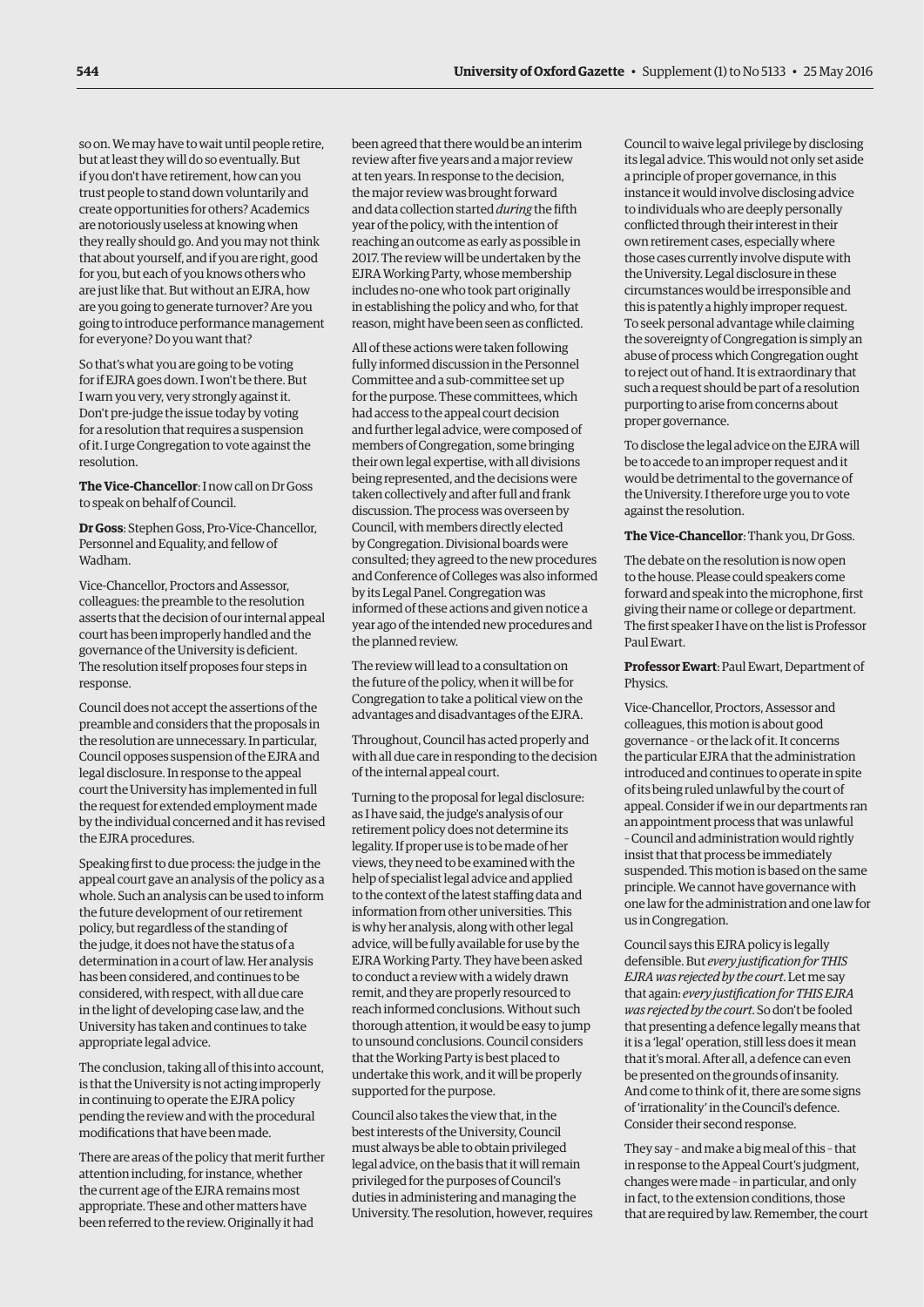ruled that the original extension procedure is so difficult, so unfair, that denial of extension would be 'an inevitably unfair dismissal'. What did the administration do? They made it **more difficult and more unfair** by requiring us now to bring in all our salary and overhead costs. Now, that is difficult enough for a scientist; it's next to impossible for those in the humanities. So they have introduced an extra unfairness. Doing the opposite of what the court intends is surely not rational. But it gets worse. The new rules will actually prevent you from applying for further grants. This defiance of the court's clear intention is arguably contempt and it is certainly bad governance.

Next they say 'suspension... will create significant practical difficulties'. Now, they have had over 1½ years to manage any such difficulties, but they have done nothing. At worse, there might be a few overlaps of new appointments with a non-retiree, but none of these temporary difficulties are insurmountable. In the 1990s, some of us will remember that there was a complete freezing of all new posts. We got through that – these things can be managed. But here is the important point: **it is simply bad governance to fix practical problems by unlawful means**.

Then they say 'the policy should remain... to support the aims of the EJRA.' Now, no-one here is denying that these aims are good – but THIS EJRA has been ruled unlawful as a means of achieving them. It was ruled not proportionate to the aims. There is no balancing of the rights of the employee, and in fact other means exist to achieve these aims, other better means exist to achieve them, so THIS EJRA is not justified – it is tainted and morally bankrupt. Now of course we all welcome the increase in diversity in recent years, but things have been improving now for many years and this is nothing to do with THIS EJRA as implied in the Council's flysheet. This kind of misleading innuendo is unworthy of this university, which ought to exemplify the highest standards of intellectual honesty.

The review panel says they need extra data for five, maybe ten years of mandatory retirements to compare with other universities. So at least five years, five cohorts of productive and long-serving colleagues, are to be sacrificed in a flawed and unlawful experiment. Colleagues, we give the animals in our experiments greater ethical protection than that.

This governance has been characterised by secrecy, obstruction, lack of transparency – five weeks ago I asked for some simple facts, for example how many people have retired since 2012. The head of HR has given no answer, not even an acknowledgement. This is not transparent democratic governance.

In conclusion, this motion aims to restore good governance by suspending the EJRA that is flawed and unlawful. Not a single justification was accepted by the court; it's totally disproportionate; it is totally unbalanced with no rights for the employees respected; the extension conditions are unjust and unfair; and better means of achieving the aims exist. The revisions in 2015 made matters worse. Colleagues and friends, we can do better than this. Let's start with suspension, then we can work together to find an EJRA that's within the law, but we cannot wait while successive cohorts of our colleagues are dismissed unfairly, treated as data fodder in the interests of failed experiments. I have grown to love this place, but for the first time I have started to feel ashamed. We need to restore respect for our institution and confidence in its governance. Colleagues, I commend the motion to you.

#### **The Vice-Chancellor**: Dr Erica Charters.

**Dr Charters**: Erica Charters, Wolfson College, History Faculty.

Vice-Chancellor, Proctors, colleagues and student representatives, I support equality in the workforce; I support diversity at the University of Oxford. I am keen to promote intergenerational fairness; and I strongly wish to maintain opportunities for career progression.

I believe that we have a problem in our universities, in which too many younger scholars, too many recent graduates, struggle to find jobs – that is, to find permanent academic jobs, for which they are trained.

I see this among postgraduates in the humanities, when we discuss job applications and training; I see this when I discuss career plans with students who are interested in doing a DPhil; and I see this in the frustration of brilliant early-career scholars who struggle to find a post, not because they aren't talented or bright, not because they don't work hard, but simply because there are not enough university posts.

And this is precisely why I support the motion to suspend the EJRA; why I support the full disclosure of the findings of the EJRA review and legal advice taken; and why I urge Congregation to support the motion to review the current EJRA.

We are all aware of the struggles that earlycareer scholars face, but removing a few senior scholars a few years early is not going to solve this.

What we face is a fundamental problem. And this is because postgraduate studies have been growing immensely. Research through the OECD, UNESCO Institute for Statistics and Eurostat points out that the number of doctoral degrees awarded rose by 38% in the first ten years of the 2000s. We know

these numbers first-hand: from coordinating postgraduate training in the history faculty, I met most of the 60 new doctoral students last year who joined the hundreds of other doctoral students already studying here. They are bright, they are impressive, and they are hard working. But removing a handful of senior faculty will not provide these hundreds with university jobs.

As a study in the *Chronicle of Higher Education* shows, and as our own experience of former students demonstrates, many, if not half, of those with history PhDs go into non-academic careers. I suspect numbers are similar across the humanities if not beyond. This is not a failure; and this does not have to be a problem. But we should have the courage to admit to our students and to potential recruits that we are no longer training most of them to become permanent postholders at universities.

In other words, I agree that we have a bottleneck of younger scholars. But we will not solve this by trying to widen the neck another centimetre. Instead, I feel this approach distracts us from tackling the real cause of the bottleneck. I urge Congregation to vote for a broader, more inclusive and more innovative review of the current EJRA, one which takes into account a thorough analysis of approaches to academics careers across the UK and internationally.

A ruling from 2014 appears to state that the current EJRA is discriminatory and unlawful. As I stated at the outset, I support equality in the workforce; I support intergenerational fairness. I strongly oppose discrimination on the basis of physical characteristics, whether this be gender, race or age. I urge Congregation to vote to release the full legal details of the current EJRA so that a review committee can establish this crucial question of discrimination and justification.

If we do not look too closely, it may seem as if we are helping younger scholars by keeping the current EJRA in place. If we do not look too carefully, it may seem as if senior scholars want nothing more than to hold on to their own jobs. But, when examined in detail, the current regulation threatens to undermine the very principles of equality and fairness that all of us value.

**The Vice-Chancellor**: Professor Donal Bradley.

# **Professor Bradley**: Donal Bradley, Jesus College.

Vice-Chancellor, Proctors, Assessor, members of Congregation, I speak to you as a professorial fellow of Jesus College, Professor in Engineering Science and Physics, Head of the Mathematical, Physical and Life Sciences Division and as a Council member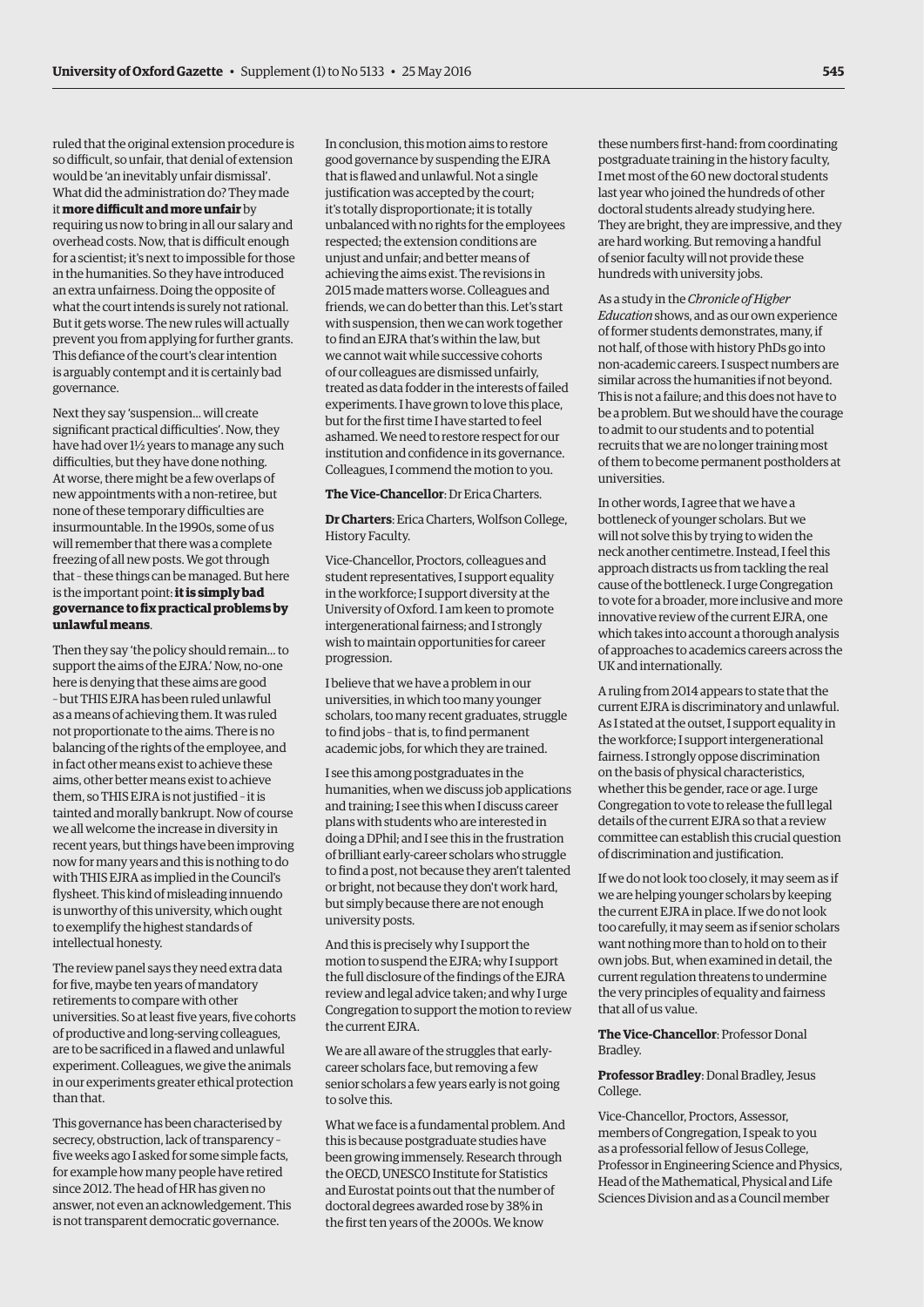and trustee; I also speak to you as someone relatively newly arrived in Oxford.

I would first like to add to the comments that we have heard and read concerning the rationale for pausing or indeed abolishing the EJRA on the basis of Dame Janet's decision.

It does not seem to me to be proportionate or indeed advisable to scrap carefully considered policies, adopted after extensive University-wide consultation, on the basis of a decision that is only binding on the University in relation to that case. I have to say, if it were the case that the University were acting illegally, I would expect the proposition to say that the EJRA should be scrapped and not suspended.

One should, however, clearly try to ensure, by reviewing policies – as we are – and adjusting them – as we have and will continue to do – that they evolve in an appropriate way. Suspending the EJRA before seeing the outcome of the review would, in my view, be an overreaction.

Nobel laureate George Stigler's theory of economic regulation posits that – to inelegantly paraphrase – well-organised interest groups will use the regulatory powers of government to shake regulations in a way that is beneficial to them. Put another way, and one that I fear may be relevant to the present discussion, self-interest can all too readily be served by legitimate channels of governance should it go undeclared and unchecked.

Are those, like me, who are driven by a strong and enduring interest in academic research, really best placed to recognise that our time is up, whether it be because our projects are getting stale or outdated or simply because new priorities are emerging?

Without the agreed framework that the EJRA provides, will we all be willing to selflessly pass the baton on to our junior colleagues to ensure that new ideas and new ways of doing research inform and invigorate our departments? Or will we hang on, 'limpetlike', to the space and resources that they need?

Oxford's attractive environment means that there is a relatively low turnover of staff and without the EJRA our opportunities to refresh and renew the academy will be significantly reduced, with the resulting danger that stagnation may occur. Planning to refill statutory chairs and other posts is done over an extended period and even a temporary suspension of the EJRA will severely impact the plans of many departments.

So how do other institutions see things?

In the USA there are many practices – including the performance management option that was specifically rejected by Congregation in favour of the EJRA.

MIT has a performance development process (combining performance management and employee development), Berkeley has a performance management process and Caltech a simple employment termination process.

At Imperial College London, my former institution, the normal expectation is to retire at the pensionable age and only have the prospect to be brought back for specific activities, on a fixed-term basis, where mutual interest – agreed by the department – exists. That this works is, I suspect, in part simply because the prospect of continuing with full duties at Imperial is far less attractive than in Oxford.

The key point here is that other institutions have alternative means to create vacancies; Oxford currently does not.

As for me, I have every intention, health permitting, of continuing to be research active until my University-defined retirement date hoves in to view, at which point I will happily embrace the different opportunities that retirement brings.

If, like me, you don't want to suspend the EJRA – even on a temporary basis – perhaps because you too recognise its current importance in helping to secure the future dynamism and renewal of our academic endeavour, then please do join me in voting against this resolution.

#### **The Vice-Chancellor**: Dr Rebecca Surender.

**Dr Surender**: Rebecca Surender, Pro-Vice-Chancellor and Advocate for Diversity and fellow of Green Templeton College.

Vice-Chancellor, colleagues, my concern is that, if we suspend the EJRA, we would be setting aside two of its central aims – aims that go to the heart of issues of intergenerational fairness and diversity. Reintroducing the policy following any suspension would be complex and time-consuming – for example giving fair notice to those who are affected – and will mean a delay until at least 2018 before the policy can again generate opportunities for new appointments.

The aim of intergenerational fairness is always complicated, and any debate on retirement unavoidably raises conflicts of interest for just about everybody involved. Without asking each speaker to publicly declare their age, I think all I want to do in this context is to note the obvious (what John Cleese might call the bleeding obvious) – that those at an earlier stage of their careers are likely to have a different personal perspective on this debate than those of us at a more advanced stage chronologically and professionally. Clearly, within our community, there may

be members who do not wish to retire at the retirement age; but equally there are people earlier in their careers who will want a flow of opportunities for permanent or more senior posts for which they can apply – formidable though as we all know competition is bound to be within Oxford.

However, this is not just about conflicts of interest between individuals and cohorts. What is at stake here also relates to the second of the EJRA's central aims – promoting equality and diversity. And here there is clear evidence that, amongst the early career academics who might apply for posts, there are many more women and people from minority backgrounds than amongst our established workforce as a whole, and in particular, for historical reasons, amongst the older staff groups.

Why does this matter – why should we be concerned with equality and diversity at all? There are of course several arguments; I will move through them very quickly. Some, straightforwardly normative or ethical, simply argue it's fair, it's the right thing to do; others concern organisational theory and the mountain of empirical evidence showing that all organisations benefit from a diverse set and dynamic flow of workforce, bringing fresh ideas and impetus. Our own students are putting an equally compelling case for diversity: in particular our black and minority ethnic and women students are increasingly asking us to diversify our workforce and – not unreasonably – looking to more representative role models amongst our staff.

Finally and perhaps most soberingly – a more diverse faculty is increasingly expected by the bodies that regulate and fund us. In the last round of bidding to the National Institute for Health Research, over £120 million of grant monies were secured by Oxford. In 2016, Oxford will bid for £135 million of research funding – we can only do this because we have made recent progress in appointing women to academic and research roles in medical sciences as part of the Athena SWAN equality initiative. There is little doubt that we are moving into an era where research funding will be tied to the ability to demonstrate impact and progress in appointing a more diverse workforce.

All these considerations argue that, if we are to retain our competitive position as a leading international university, we should do all we can to increase diversity amongst our staff and our students.

However, making this a reality – making progress and diversifying the workforce – is a slow and difficult process. By way of just one example, two years ago, when the internal Appeal Court hearing took place, only 27% of our associate professors and 12% of our statutory professors were women. In terms of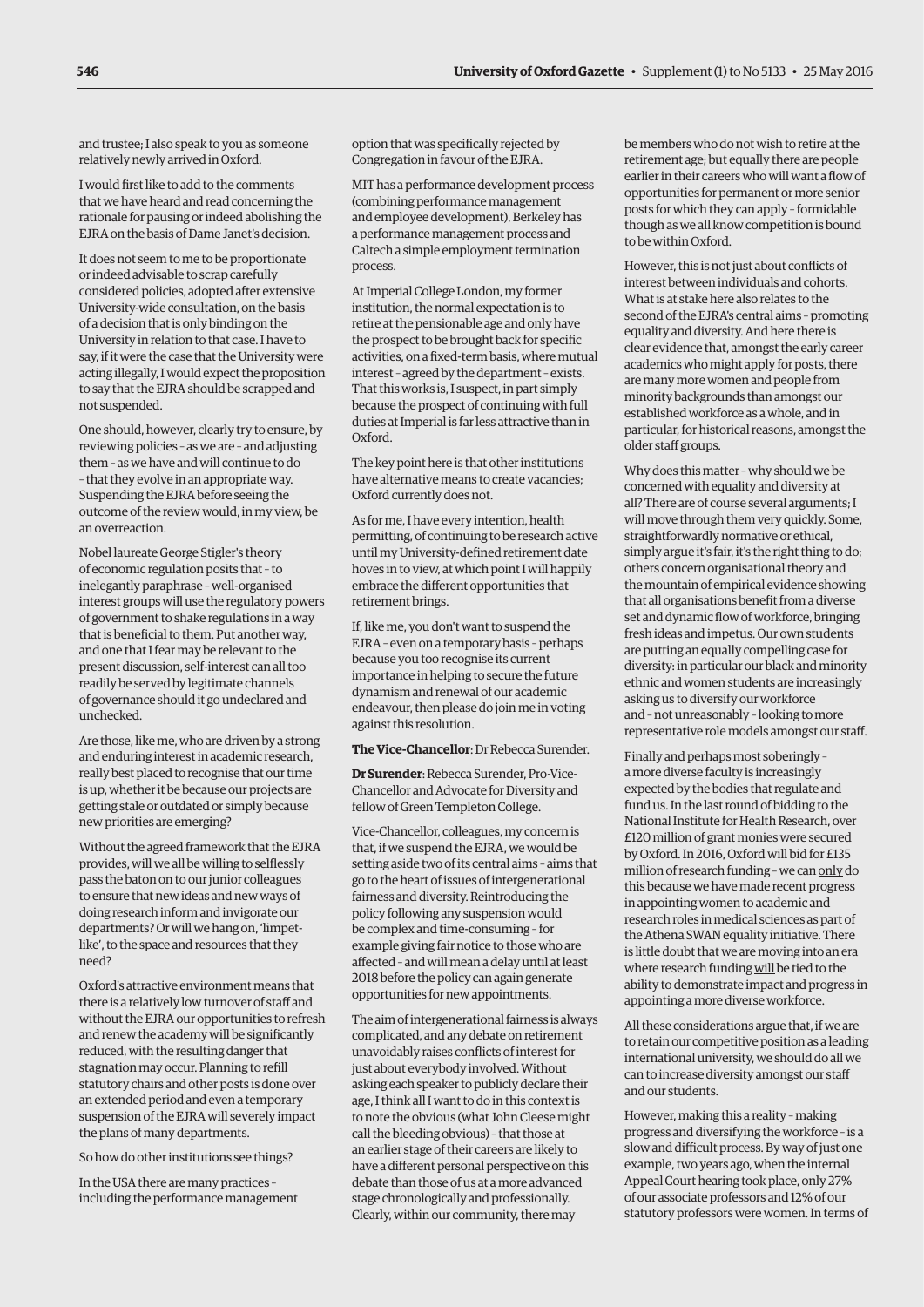rates of new appointment, two years ago we had a record showing that only 29% of newly appointed associate professors were women, and for statutory professors it was worse, only 15%. Our record, though, is improving. Last year, 41% of all new associate professors were women, and, over the last two years, of the 34 new appointments made to statutory chairs, 38% were women. Here, then, is the opportunity to make a difference, provided that we can maintain a steady supply of faculty vacancies.

To conclude, we must put personal interest aside and consider the extent to which we value the aims of intergenerational fairness – and equality and diversity in principle. While it is clear we shall need to consider what is an effective and proportionate way of supporting these aims, reaching a conclusion on such matters must wait for the findings of the review.

As others have already argued – suspension is not required as a result of the decision in the appeal case. BUT to pre-judge the situation and suspend retirements now would undermine the momentum we have begun to develop, slow down our current advances in equality and diversity, and unnecessarily risk damage which would stretch over several years. Colleagues, I therefore urge you all to vote against the resolution.

**The Vice-Chancellor**: Thank you, Dr Surender. I now call on Professor John Pitcher.

**Professor Pitcher**: Vice-Chancellor, Proctors, Assessor and members of Congregation, five weeks from now, in a debate more important than the one before Congregation today, the British people will decide whether to leave the European Union or stay in. Brexit tells us that, if we don't leave now, we will be sucked into an Orwellian *1984* superstate; the stayers-in say that, if we opt out, our economy will collapse and our old enemies, the reds, will be at our throats within months. From both sides there are exaggerations, misinformation and the politics of fear and denigration. 'Which option shall we choose?' we ask. 'If only there were some disinterested, sane and experienced mind to guide us.'

In the case of the motion before Congregation today, we in the University are fortunate that we do have such a person as our guide – an external authority of immensely good distinction, probity and good common sense. This is the former High Court judge Dame Janet Smith who, in our own University appeal court, ruled that the policy and procedures of the current EJRA were fatally flawed and unlawful. In its response to the motion today, Council evidently wishes to carry on the argy-bargy about the merits and demerits of the *present* EJRA – as no doubt Brexit or the EU stayers-in will want to if they are losers.

Council maintains, with some inconsistency, that Dame Janet's ruling re Galligan wasn't binding, but that they have implemented a good deal of it anyway – or so they say. However, they have refused to listen to her conclusion that the present EJRA *is wrong in principle*, and they have ignored her systematic rejection, one by one, of the ways in which *this* EJRA is supposed to achieve its aims and objectives. Council are unwilling to listen to a disinterested voice – from a judge they chose – which tells them that the present EJRA is not fit for purpose.

This is why this motion is before

Congregation today. It urges that the present EJRA be suspended straightaway, but it does not urge that there be no EJRA at all. Members of Council, some of them, appear to be confused about this. In an email last week, the Head of the Humanities Division wrote that those who have moved this motion, and I am now quoting, 'think' that the EJRA 'has been ruled to be unlawful', and (again quoting) 'should be abandoned'. We do accept it is unlawful –Dame Janet declared it to be so in her long, reasoned judgment – but we do not ask that the EJRA be simply 'abandoned'. This is not true, and it is misleading. (For the record, the Head of Humanities declined our invitation to correct his misleading mistake.)

What is needed is a suspension of the present EJRA procedure, and new ideas from scratch about the Third Age in this university – thinking with a degree of intelligence, imagination and connection with the real world that hasn't been in evidence from the administration so far. Perhaps another type of EJRA can be devised that is proper to the century we are living in – where we will live and work *much* longer and where we will *have* to work longer to pay for ourselves in advanced age. It's hard to believe Council has anything like this in mind for its proposed 2017 review –

remember, the present EJRA came from this source, with the same (and dare I say it) outmoded outlook. Today, and in the long view, Council is on the wrong side of this argument. Revealingly, Council admits that suspending the present EJRA would cause them so many *administrative* headaches over the next couple of years. I am sure Congregation will see that this really is a case of rearranging the deckchairs on the Titanic.

Once again, the administration should have listened to our disinterested outsider, Dame Janet Smith, and acted on her counsel. She found unequivocally that the present EJRA process had 'internal flaws' and was 'fundamentally unacceptable', and then she added: 'I have not been shown either evidence or argument why it was reasonably necessary to select an age as low as 67 as opposed to some later age, which would clearly be less severe in its discriminatory

effect. The legitimate aims and objectives of this EJRA do not appear to me to be of such weight and importance as could properly outweigh the legitimate expectations of academic staff to work longer and to have an element of choice as to their retiring age.'

I urge Congregation to heed Dame Janet's wise words and to support this motion.

**The Vice-Chancellor**: Professor Timothy Endicott.

**Professor Endicott**: Timothy Endicott, fellow of Balliol College.

Vice-Chancellor, colleagues, I am what we used to call a CUF. There may be members of Congregation who don't even know what that means: what it means is a chronic pain in the neck. And this proposal reminds me that it is still and all a gift. It's a privilege. The University's retirement policy is our way of allocating this scarce gift. In 2011, after two rounds of consultation with us in Congregation, we as a university entrenched my privileged position a little bit further, pulling up the ladder a little, shifting my retirement age from 65 to 67, and giving me the opportunity to make a special case to continue longer.

And that's under review. What should we do? Well, we are the governors. Here I am not only in a position of privilege, but in a position of governance. We, the sovereign parliament of the University, have the opportunity to throw a bit of chaos into the review process and to put very definite political pressure on our colleagues who are serving on the EJRA Working Party and on Council to entrench my privilege further. So I have a very real prospect of gaining a personal advantage from the passage of the resolution.

I wanted to speak to defend one of the purposes of the EJRA and I have lost – some of us have lost – myself a bit already, for who could be committed in their heart to the purposes of an acronym? But I think it's the purpose of the University and of my college, one of their central defining purposes since the 13th century. It has to be one of their central purposes, our central purposes today and in the future. It is renewal. Not just continuance and replication, but change. These are human societies that subsist in time, and will suffer, if I can hold on to my post longer. Whenever my post is available, that will be good for the University and good for Balliol.

I don't mean to exaggerate the good of renewal. My college and the University would be badly off if turnover were too swift. Presume that I am useful. Then, when we raised my retirement age from 65 to 67, there were benefits for the University and for my college. There will be benefits if we keep me longer than that. The very genuine loss to the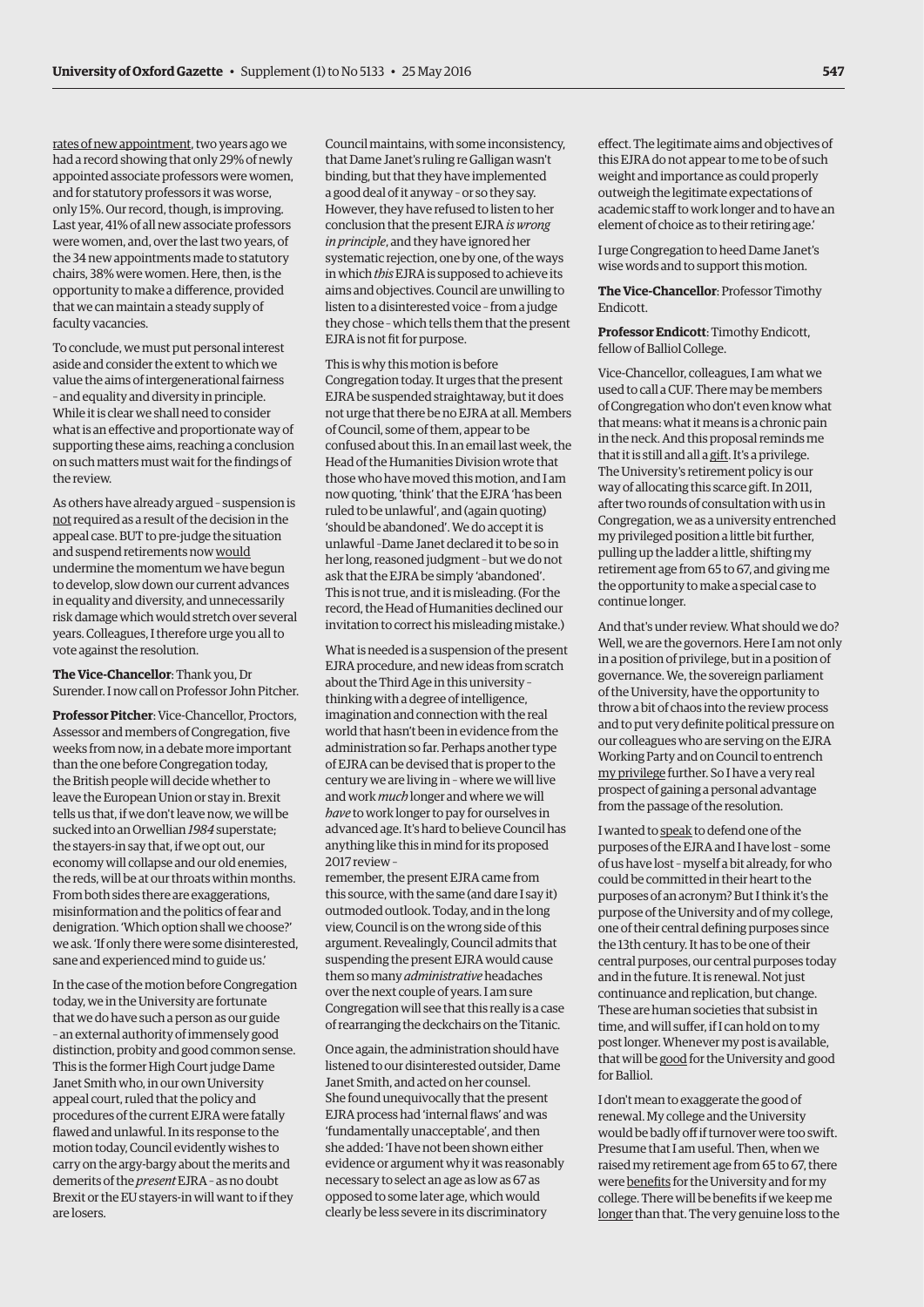University that is involved in putting off the release of my post for two years is impossible to define; perhaps not very great. There are good universities with no retirement age. The tendency, if we approve this resolution, will only be to slow the University's renewal and not to halt it, and slowing the turnover will bring further stability to our affairs and stability is good.

So there are arguments on either side of the retiring age of 67. I don't mind telling you what I think the University should do: keep a retirement age for the release of my post (67 is as good as any, in my view), discard the opportunity that the current policy gives me to apply to hold on to my post beyond the retiring age, and create flexible ways in which people like me – remember, we are presuming that I am useful, and then I will be useful at 68 – in fact, I plan to be better at 68 – create flexible ways in which people like me could be employed by the University after the release of our posts.

But if the effect of decisions we make today and in the future is to extend my post without creating new – a new post, let's face it, no disrespect to myself – the University and Balliol will be the worse for it.

Now that's all quite complicated. We are the governors. For those of us who stand to gain no personal advantage from this resolution, the issues are complex and involve competing goods and others I am sure that I don't even understand. I can't tell you how to balance the good of extending my employment against the good of sustaining the renewal and the changing of this university. All agree that the whole policy needs review. I would still hope that you, who have no personal advantage at stake, will vote against the proposed resolution, because a review is not best advanced through a proposal that the sovereign parliament of the University should throw a brick at the review process.

But for me, I have a personal advantage to gain by voting for a measure of governance that will tend to the entrenchment of my position of privilege. And I think that gives me an entirely sufficient reason to vote against the resolution.

**The Vice-Chancellor**: Professor Raymond Pierrehumbert.

**Professor Pierrehumbert**: Raymond Pierrehumbert, Halley Professor of Physics and professorial fellow at Jesus College.

Vice-Chancellor, colleagues, the issues surrounding an EJRA are weighty, engaging the thorny challenge of how to provide opportunities for our younger colleagues while being fair to our older colleagues, but this is not the place for the debate on the merits or otherwise of any particular EJRA.

The time for that will come later (after the advisory panel) hopefully augmented in accord with our motion, makes its report. And thus, I won't address the insulting and largely incorrect arguments concerning the merits for the present EJRA that have been advanced by some of the previous speakers. In fact, I am quite astonished to see the willingness of some of the previous speakers to impugn our motives and just assign them to self-interest, to imply that we are against diversity – none of us are against diversity – and even worse, it's astonishing to hear someone who is in charge of diversity at this university trying to make an argument by calling attention to the physical appearance of some of the people speaking in favour of the motion. That's just reprehensible.

Further, regarding the merits or the lack thereof of the present procedures, I could not possibly improve on the findings given in the ruling by Dame Janet Smith. The present motion is about governance and it's about that which I wish to speak.

Now I came to Oxford just under a year ago to take up a statutory chair in physics; I do not benefit from a one-year suspension myself. And I am already smitten with the values of this enduring institution; I have fallen in love with the place even more than I imagined when I agreed to come here. Those principles, which lay at the heart of our institution, include the statutory powers of the faculty, embodied by the Congregation, to make major decisions concerning the operation of the University. In my decades of experience in various universities in the United States, I have rarely encountered such faith in the wisdom of the faculty. The practicalities of running an institution like this of course require the delegation of many day-to-day decisions to Council, and for the most part Council has discharged their duty with sensitivity and fairness, but when Council oversteps its remit and makes an unwise decision, Congregation must step in and assert its authority. That is the case here.

The clear and cogent ruling by Dame Janet Smith should have served as a wake-up call, whether or not it's legally binding. That's just casuistry. Whether or not it's legally binding, the clear and cogent ruling by Dame Janet Smith should have served as a wake-up call to encourage Council to re-examine the current implementation of the EJRA and the procedures for its review. Instead, the Council chose to respond by circling the wagons in an attempt to make the EJRA impregnable against judicial challenge. They have made the procedures for obtaining an extension of employment beyond the EJRA yet more onerous, heaping hurdle on hurdle to the point where hardly anybody would be able to surmount the new barriers. Worse, the shame of this action was compounded by the

clumsy attempt to cover up what had been done by referring to the changes as minor edits. Here I am especially confused by the speech by Professor Wickham, who referred to these changes as major. So what are they? Are they major changes or are they minor edits, as they were described to us? You can't have it both ways. But they were described as minor edits, but this is as egregious a case of misgovernance as any I have seen in 25 years in US universities, and I have seen some pretty appalling things.

I wish to highlight one especially shocking statement in the revised guidelines for extending employment beyond the EJRA: '… the offer of distinguished scholarship is not a relevant consideration for the purposes of the extension procedure, and it is stressed that testimonials are not relevant.'

How quickly we lose our values in the face of perceived economic expedience. Oxford, a place where scholarship doesn't count! That's not the Oxford I came to. That is not an Oxford any of us should feel proud of. Council has taken a wrong turn. The review process is tainted, and many people will be done irreparable harm if they are terminated under the present, unjustifiable form of the EJRA. The motion currently under debate takes a small step towards steering the process back towards one where the serious issues of how to meet the challenges of the future with justice and opportunity for all can be given due consideration. Thank you.

#### **The Vice-Chancellor**: Mr Richard Ovenden.

**Mr Ovenden**: Richard Ovenden, Bodley and Balliol.

Vice-Chancellor, fellow members of Congregation: I address you, like many other speakers this afternoon, wearing multiple hats. Gloriously behatted, I speak to you as Bodley's Librarian, as a member of Personnel Committee for the last five years and as a current member of the EJRA Working Group. The final hat I wear is that of an employee, one who vividly remembers the morale-sapping experience (in another institution) of being in a junior role, looking up at a group of senior managers who were going nowhere, giving us young thrusters only a very dim and distant prospect of progression. And that was with a retirement age of 65!

But it is not on the more philosophical aspects of the University's approach to the EJRA that I wish to address you this afternoon. I wish to speak, instead, on the nature of the revised procedures that were introduced in 2015; specifically, I wish to emphasise that these changes represent the result of conscientious, thorough and proper consideration of the findings of the internal appeal court.

The decision of that court in 2014 made criticisms of the procedure as it then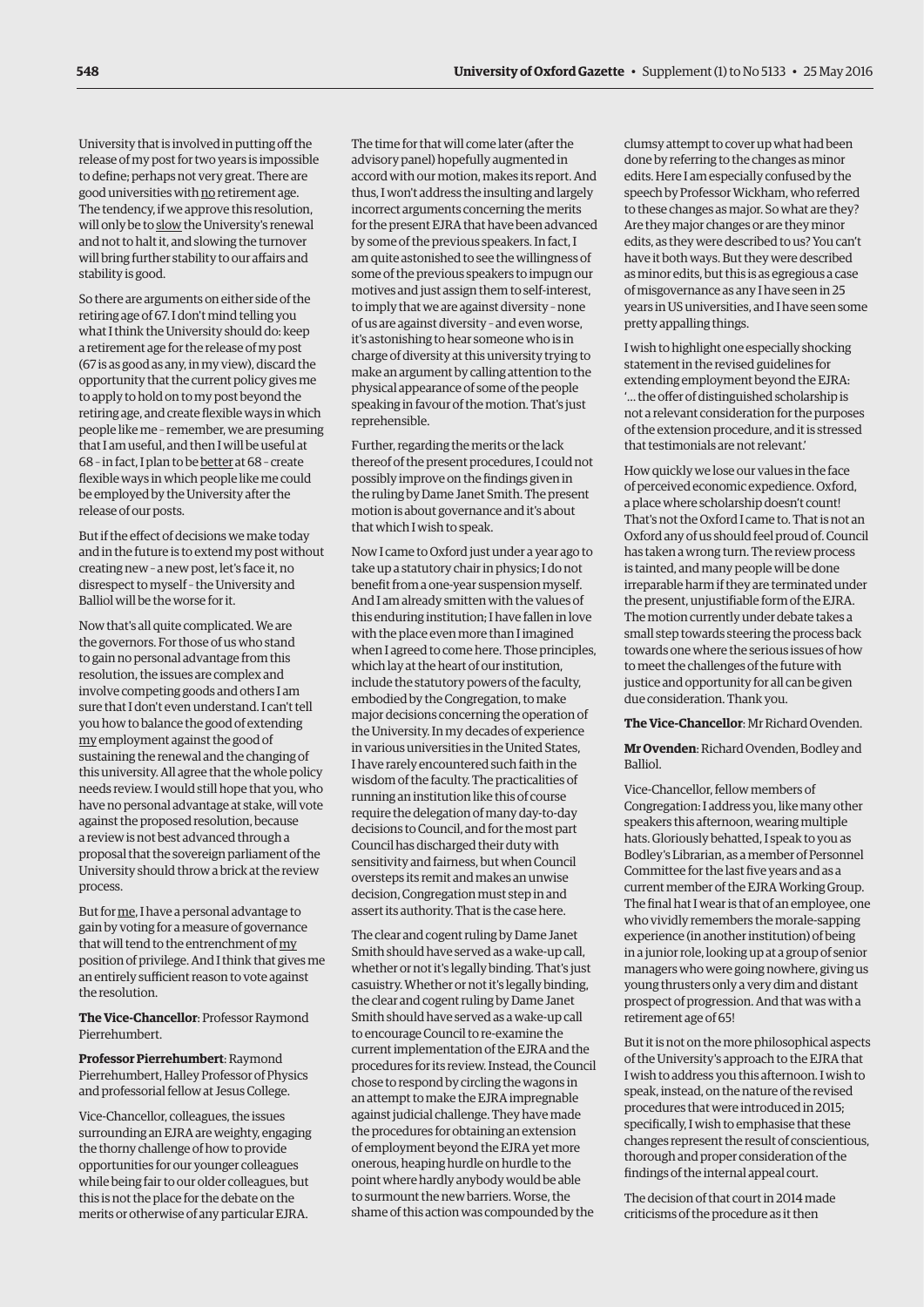stood for the consideration of applications for extension. The procedure had been designed originally with good intentions for the purpose of establishing a sound and consistent policy, while allowing for flexibility and the use of broad judgement in granting extensions, and it formed part – it should be remembered – of the second of two University-wide consultations on introducing an EJRA.

In the light of the decision of the internal appeal court, the procedure has been revised to make it as reliant as possible on matters that can be objectively assessed. Attention was also given to addressing the conditions for making exceptions to an EJRA policy where there is genuinely an exceptional set of circumstances justifying the extension of employment.

To facilitate fair treatment of applicants, the applications are now considered twice a year in a gathered field by a committee with a constant membership of eight persons representing all part of the University. As a result of the changes, the extensions procedure offers a now more rigorous one than was originally the case, but it's consistent with the developing case law in this area.

I think it appropriate at this point to make some remarks on some comments that have been made on this revised procedure.

It is worth, for instance, emphasising that, despite what some have said, the new procedure still allows for the possibility of delaying retirement in carefully defined conditions where, for instance, a time-limited extension is necessary to complete a research project,or to provide the opportunity to make suitable succession arrangements for key posts.

It has also been claimed that, under the new rules, getting funding to cover future costs is an absolute requirement for the approval of an extension and this could disadvantage applications from the humanities. These assertions are mistaken: adequate funding in respect of an extension is cast in the form of an expectation, and the current arrangements leave it open that funding might come in forms other than an external grant – for instance, from the allocation of REF income. The point here is for the University to aim for a situation where delaying one person's retirement for some compelling reason should not, in itself, prevent new recruitment. Although it is true that more funding is available in the sciences, a great deal more is typically needed to support research in the sciences than in the humanities, so there is no reason to suppose that those in science and medicine will necessarily have it easier.

As a final point, I would like to draw the attention of Congregation to the fact that, regardless of how the extensions process is configured, it has been pointed out that the EJRA has the potential to harm recruitment and retention. That, too, will need to be considered, of course, next year – but we can note today that it is comparative remuneration packages, the duties attached to posts and matters such as Oxford house prices that are perhaps more prominent in this area of the debate.

Ultimately, whether the University wishes to maintain an EJRA will be a political decision by Congregation. The EJRA is bound to be seen as a disadvantage for those who do not want to retire, but it will ultimately be for Congregation to decide whether an EJRA is an approach that is reasonably necessary to support the Aims.

The introduction of the revised extensions procedure is a direct outcome of careful attention. The assertion that governance in respect of implementing the decision has been defective should be rejected, and it should instead be pointed out in the strongest terms that the proposals of the resolution are unnecessary and would themselves be detrimental to the University and its good governance.

I therefore urge Congregation to reject the resolution.

**The Vice-Chancellor**: Professor Abigail Williams.

**Professor Williams**: Abigail Williams, Faculty of English and St Peter's College.

Vice-Chancellor, Proctors and Assessor, members of Congregation and representatives of OUSU, I'd like to oppose the resolution in that it would lead to the suspension of the EJRA.

This debate is a complex one, and one in which, as others have identified, there isn't a lot of neutral ground: we are *all* making a decision today which will impact on our *own* career choices and outcomes.

There's been quite a lot of talk of moral taint and the corrupt nature of the some of the proposals, but it's clear from the discussion of self-interest today that that's a charge that cuts both ways. If we suspend the EJRA, both career progression for staff and the intellectual culture of the University will be compromised. There will be an interruption of the most crucial decision-making for up to three years.

My contribution to this debate comes not from a senior managerial or personnel perspective, but as someone who has been a CUF in Oxford for 16 years. Other colleagues have spoken about the legal and procedural elements of the proposal. I would like to focus on the dangers of the potential suspension of the EJRA. What we decide today has

profound implications for the principles at the heart of the University, and for the reason most of us are here – the academic excellence of Oxford.

As someone who was lucky enough to get a permanent job relatively early in my career, I've seen generational change occur in my faculty and college, and it's been a positive thing. For someone like me, who loves Oxford and wants to stay here, it's essential that things evolve and that there's the prospect of changing the kind of teaching and research that we offer, and that we are able to do. As a mid-career researcher, it's really clear to me that we have a relatively flat career structure with limited possibility for movement. To suspend the EJRA will destroy what possibility there is. How do you plan your own career when you can't look ahead and know with certainty what will open up? This is a challenge for retention as well as for the encouragement of early-career researchers.

Oxford is great because it's able to draw at undergraduate, graduate and postholder level on outstanding global talent. It's a pool of excellence which is constantly refreshed by new ideas, new money and new people. Do we really want that pool to stagnate?

It won't stagnate because of what's *in it* but because of what's *not*.

Suspending the EJRA with this resolution will create a hiatus in the vital throughflow of appointments and progression. The importance of maintaining the EJRA is *not* about *pushing out* but *letting in*. But there's a causal link between the two.

It's like taking your children to the fair, St Giles' fair, to queue up for the merry-goround, or the rollercoaster or the dodgems – whichever one of those provides the best analogy for your academic life... So you queue up, your children have their turn, and then you ask them to get off, so that (a) the other kids can have a go, and (b) as a parent you're not totally bankrupted. Your children don't always want to get off. But you are not asking them to do it because they are *unworthy* of the ride or because you *prefer the other children* in the queue.

# They just need to do it so that **everyone has a go**.

The difficulty with this analogy is that of course *we are all both children and parents* in the present situation. We don't want to get off the ride, but we also know it's unfair and unreasonable to stay on. I urge you not to accept this resolution.

**The Vice-Chancellor**: At this point, I would like to propose we take a five-minute break for the stenographer.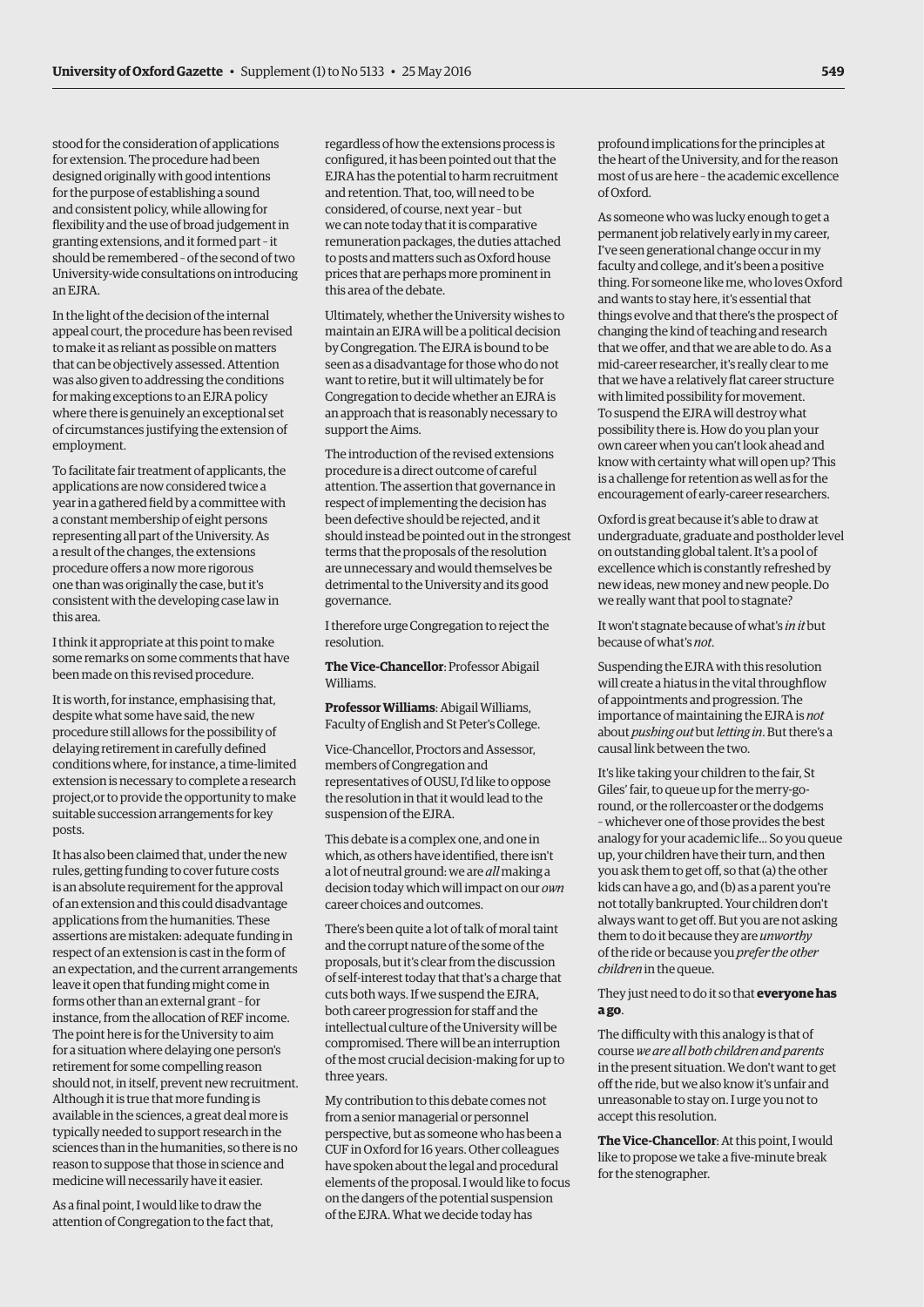Colleagues, could I ask you to resume your seats, please. I would now like to call upon Professor Brian Leftow.

**Professor Leftow**: Brian Leftow, Oriel, Philosophy and Theology.

Vice-Chancellor, members of Congregation, this motion is not about whether to have an EJRA. I repeat: it's not about whether to have some EJRA. The issue is whether to continue to have this particular EJRA system. If you're tempted to vote on whether to have any EJRA, remind yourself: that's not the issue. So paeans to diversity and intergenerational fairness and all the rest: fine, great, this is not about not having those things, it's not about not having any EJRA. Further, suspension is not abolition; it's not even abolition of the present system. It is just a time-limited brief pause to limit the University's legal liability, legal fees and reputational risk. The motion stops what we are now doing. It says nothing about the whether it starts again or what might take its place. What takes its place might well be a better way to run an EJRA. Here's the opposition's syllogism: we need an EJRA; this is an EJRA; so we need this. We must do something; this is something; so we must do this. Oxford should use better logic. If they say the alternative's worse – I have heard the words 'performance management' – ask yourself why you should think there is only one alternative, then remind yourself that it's irrelevant because you're not voting about whether to have an EJRA. Don't vote on an irrelevance. Vote on the motion.

But if you're going to consider an irrelevance, though, consider this: Wellington Square works for us. They are the employees, we are the employer. Our employees are hiding things from us. When Professor Galligan made his appeal, he wanted the proceedings opened to Congregation. The judge agreed. The administration refused. When the judge ruled, the administration asserted that the judgment was confidential. They even wrote to the President of UCU to demand that she keep the judgment confidential from all her members – then claimed confidentiality even for the letter itself. Claims of confidentiality require certain legal grounds, but none were given. Professor Galligan had waived confidentiality; so did the judge. This was strictly the administration being unwilling to let Congregation know what had been decided. Professor Galligan asked the administration to circulate to members of Congregation at least the main points of the decision. They refused. Professor Galligan has asked at least three times for the legal grounds of the administration's confidentiality claim. He has never even had a reply. Perhaps the reasons the judgment is confidential are themselves confidential. Maybe there is an infinite series here – the reasons for confidentiality are confidential,

the reasons the reasons for confidentiality are confidential are confidential, and so on – and the administration felt that writing all this out would waste paper.

Eventually Professor Galligan wrote a piece for the *Oxford Magazine* providing at least some of the judgment. The administration gave stiff opposition to publication but the *Magazine* printed anyway. They could have sued for breach of confidentiality if they had good grounds for the confidentiality claim; that they did not is at least suggestive. If there's a problem with the judgment, they could seek judicial review to have it overturned. They have not. Instead, they have kept us from knowing what the judge said, and our ignorance has let them act in almost all respects as if she hadn't said it. The judgment in the Galligan case remains secret. Only the administration know its contents. The question can't be ducked: what are they hiding and why are they hiding it?

It's the same with the University's legal advice about the judgment in the EJRA. Despite repeated requests, and the judge's assertion that the Congregation is entitled to see it, it remains secret. The administration says that it shows that their way of running an EJRA is lawful despite the judge's ruling that it is not. But they will let no-one assess their claim. We are supposed to just take it on faith. God may have the right to ask our faith; I don't see why Wellington Square does. Council seems to cite attorney–client privilege. But who is the client? It's us. Congregation is the sovereign in Oxford; it acts through Council. So the lawyers worked for us. Attorney– client privilege thus cannot exclude us. If Congregation is sovereign, to say that we have no right to see the advice is like saying that the Queen has no right to see legal advice her government obtains. Again, we can't duck the question: what are they hiding and why are they hiding it?

Secrecy, secrecy about the reasons for the secrecy, and ignoring the main thrust of the judge's ruling. This is not good governance. It is no way to run a university where the administration serves at the pleasure of the faculty. But it is what you get when an administration tries to defend the indefensible.

**The Vice-Chancellor**: Professor Paul Madden.

**Professor Madden**: I am Paul Madden, the Provost of The Queen's College. I currently chair the Conference of Colleges and, as such, I am a member of Council.

Vice-Chancellor, Assessor, Proctors, members of Congregation, I would like to begin by reminding you that at the time of the introduction of the EJRA by the University, the colleges agreed, after substantial independent consideration,

to implement it for their own academics and to act in concert with the University on these matters. A consideration of the issues raised by these resolutions at the college level is instructive, because they parallel the governance challenge to the wider University, but are brought into sharper focus because of the smaller size of the bodies concerned. In colleges it's very clear that the fellows are the governing authority, and as governing bodies have come to recognise their trustee responsibilities in recent times, they have evolved practices to manage the potential for conflict in decision-making between an individual member and the interests of the college as a whole.

At the microscale of the college, it can clearly be seen that managing the retirement of each individual member by the governing body of which he/she has been a part is impossible without an underlying principle that retirement at certain age is expected in all except exceptional circumstances. Without such an expectation, it would require superhuman focus to set aside personal considerations which have grown up over the years and consider only the best interests of the college ad hoc on each occasion.

But the governance issue highlighted by these considerations is a microcosm of that of the University itself. We are here celebrating the position of Congregation as the sovereign body and its role in challenging the conduct of its executive in implementing decisions taken in Congregation. This almost unique level of democracy amongst universities places the relationship between Congregation and its academic members on a similar par to that between a governing body and a college's fellow. It places a special responsibility for objectivity on the individual members of Congregation when dealing with the longterm interests of the University. Drawing parallels with the retirement processes in other universities with wholly different governance structures is inappropriate.

The executive has been managing a process which was decided upon by Congregation and the colleges for these very good reasons. It has made changes to the processes for deciding on exceptional cases in the light of experience and the passage of time. It should be allowed to carry through with this process until completion of the review period. Handling the potential conflicts which could arise from the temporary suspension of the process could be incredibly divisive and, for the reasons outlined by other speakers, I would also fear for the possibility of implementing an EJRA in the longer term were such a suspension implemented. In saying all this, as a 67-year-old, my basic precept is that refreshment of extensive purpose through continued recruitment and turnover is extremely important for an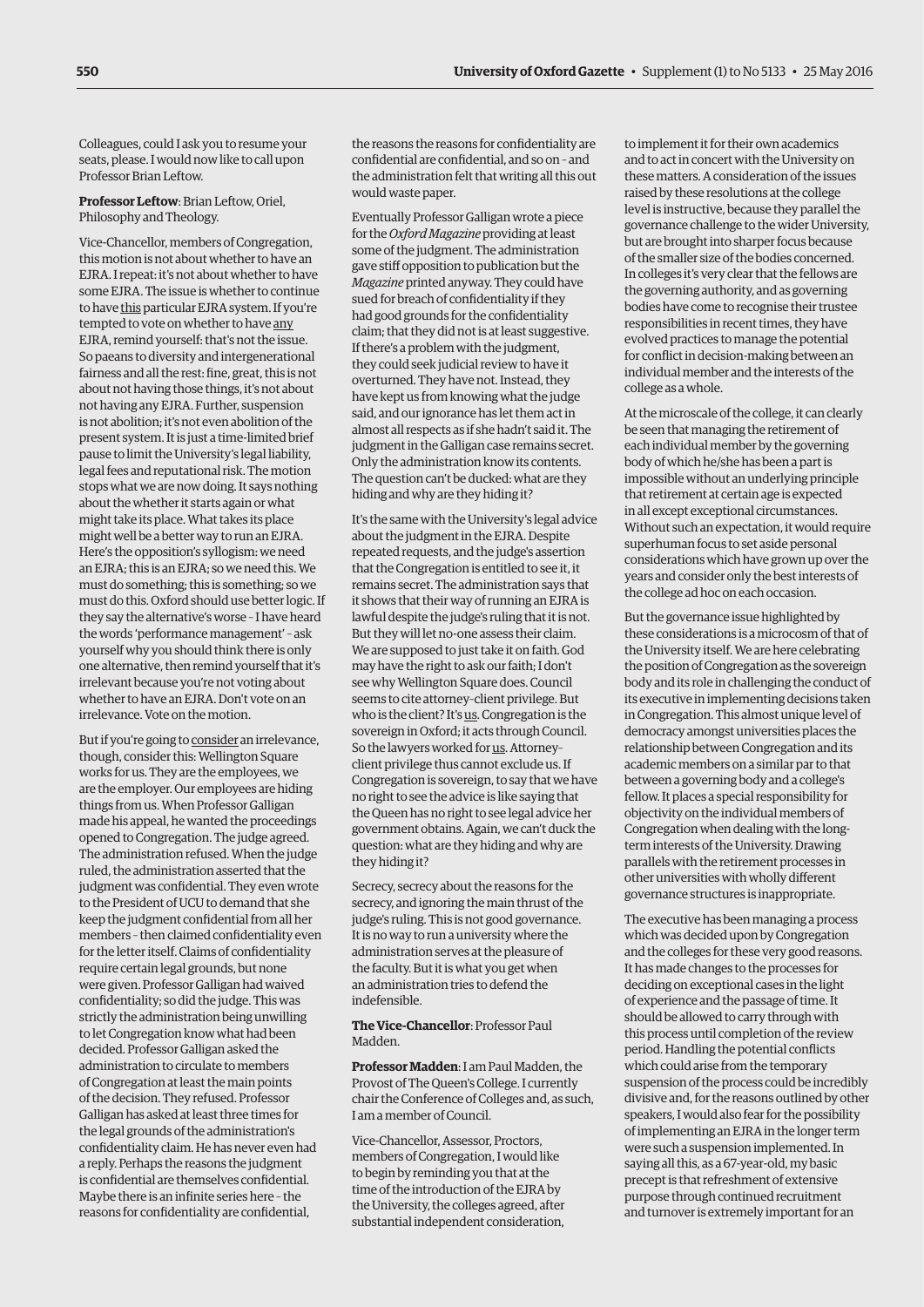institution. One of my predecessors ceased to be provost after 47 years, when he died in post at the age of 97. The last 20 years are not remembered as the most dynamic in the college's history. At that point, the fellows of Queen's, not normally regarded as in the vanguard of change, decided on the introduction of a retirement age and a formal process for the retirement of a provost. I wish to recommend voting against this resolution.

**The Vice-Chancellor**: Professor Sir John Ball.

**Professor Sir John Ball**: John Ball, The Queen's College and the Mathematical Institute.

Before making my planned remarks, I would like to comment on the argument by Professors Wickham and Goss and some others that the signatories of this motion should be ignored because they are acting out of self-interest. Apart from the inaccuracy of this statement, I presume that Professors Wickham and Goss therefore must be of the opinion that at the time of the suffragettes only men should have been allowed to campaign for votes for women because women had a self-interest in being able to vote.

I have been in Oxford for nearly 20 years, but it was only in the last few months that I heard about the EJRA, an ignorance shared by many colleagues, and that I learnt that Oxford had a seriously constituted appeal court.

I am a signatory of the motion, not because I have strong views about the merits of an EJRA or what the best way for Oxford to handle retirement is, because I don't have strong views. No, I am a signatory because I am shocked at how the University has handled the Denis Galligan appeal and its consequences. First it paid an unknown but clearly large amount of our money on legal fees, probably enough to educate a number of undergraduates, so as to mount an all-out attack on Professor Galligan's case. On being comprehensively defeated, it failed to challenge the judgment in the High Court – presumably knowing it would lose – and instead paid further sums in legal fees (no doubt to the same lawyers who had served the University so well during the appeal) to construct a modified scheme which is manifestly unfair and discriminatory. Just to make sure that no-one could easily challenge the modified scheme, it did everything in its power to prevent Dame Janet's judgment becoming known, including systematically rejecting Freedom of Information and other requests for it, using reasoning worthy of Kafka. If a strong message that this behaviour is unacceptable in our university is not sent to those responsible, then they will be encouraged to do similar things again and again. For this reason alone, it is vital that the motion is carried.

But there's a less unsavoury and much more positive reason for passing the motion, and that is to initiate a truly open and long overdue discussion on the right way for Oxford handle retirement. The University maintains that the EJRA was approved by Congregation, and technically they're right. The regulations appeared in the *Gazette* and were unopposed. That the regulations were not questioned, so that a proper debate didn't take place, is as much my fault as anyone else's. However, the highlight of my week is not the day when the *Gazette* lands in my mailbox, affording me the opportunity of examining the latest exciting changes to University regulations! The fact is that, for whatever reason, the consultation process did not provoke a genuine University-wide discussion on these very important matters, which affect everyone sooner or later, and on which there are different and sincerely held views.

I do not at all question the quality, integrity or professionalism of any of the members of the Working Party tasked with reviewing the EJRA. But it remains the case that this Working Party was effectively chosen by the Personnel Committee, which is largely responsible for the deeply problematic situation we find ourselves in, and three members of the Working Party are members of the Personnel Committee. In addition, the Working Party's membership is dominated by those with senior administrative jobs, thus not adequately representing the wider interests of Congregation. A notable omission is the absence of anyone from outside Oxford, who could bring valuable experience of other approaches to retirement issues. The motion's proposal, which Council has pleasingly accepted, to complement the expertise of the existing Working Party by adding at least five members answerable to Congregation, can help initiate the wider debate that is so clearly needed. I hope that, whatever the outcome of the motion, the Working Party will listen carefully to what is said today and make it a priority to involve all who work at Oxford in the wider dialogue that is essential if the difficult questions concerning handling retirement are to be accepted by all.

I urge you to vote for the motion.

**The Vice-Chancellor**: Professor Irene Tracey.

**Professor Tracey**: Irene Tracey, Associate Head of Medical Sciences Division and responsible for personnel; Head-elect of the Nuffield Department of Clinical Neurosciences. I am a member of the University Personnel Committee and I am chair of the EJRA Review Panel.

Vice-Chancellor, Proctors, officers, members of Congregation, I shall detail here what we can expect from the review, the outcome of which should not be pre-empted. Firstly,

the process will be thorough and detailed. The membership of the committee is independent of those who introduced the EJRA: that is, none of those on the review group were on Personnel Committee at the time of its inception and introduction.

There is broad representation on the group. All participants are members of Congregation and represent the four academic divisions, Academic Services and University Collections, UAS, Council, colleges, as well as an advocate for diversity. The breadth of our remit includes discussion regarding the reasons for and against maintaining an EJRA, the appropriateness of the age limit and so forth.

Regarding the evidence, we will consider the effectiveness of the EJRA in meeting the aims as set out when the EJRA was established and as clarified in 2015. That analysis is complex and the evidence is still being collated. Full information on the first five years of the policy will only be available to the Working Party in November 2016. The working group has met twice already. In its first meeting, it worked to understand the context of the policy and the legal position. In its second meeting, it focused on giving direction to the officers about future data collection, both in terms of external research concerning the approach to retirement in other higher education institutions, here and abroad, and internal data-gathering relating to the staff populations subject to the policy, age profile and diversity in particular, and to the staff who have applied or chosen not to apply through the exceptions procedure. Key stakeholder groups were identified whose opinion should be canvassed directly by the group.

Regarding the experience of managing without retirement elsewhere, this is an area of conflicting claims. It will be important to bear in mind that some universities have much larger endowments than ours and so are better placed to maintain the flow of new appointments against any tendency of people to remain longer in post. If the date for review reporting were to be the end of Hilary term 2017, it could take in a full year's experience of the effect of the revised extensions procedure. That has always been Council's intention. I refer members to the proposed resolution and note that, if earlier reporting is adopted, the review will be less informed. Already we have significantly more information on the effects of the EJRA than was available at the time of the internal appeal court hearing. For the first two years of the policy there was a transitional period as the retirement age had been raised by two years from 65 to 67. Now we should consider five years' data, including the first year of use of the new extensions procedure.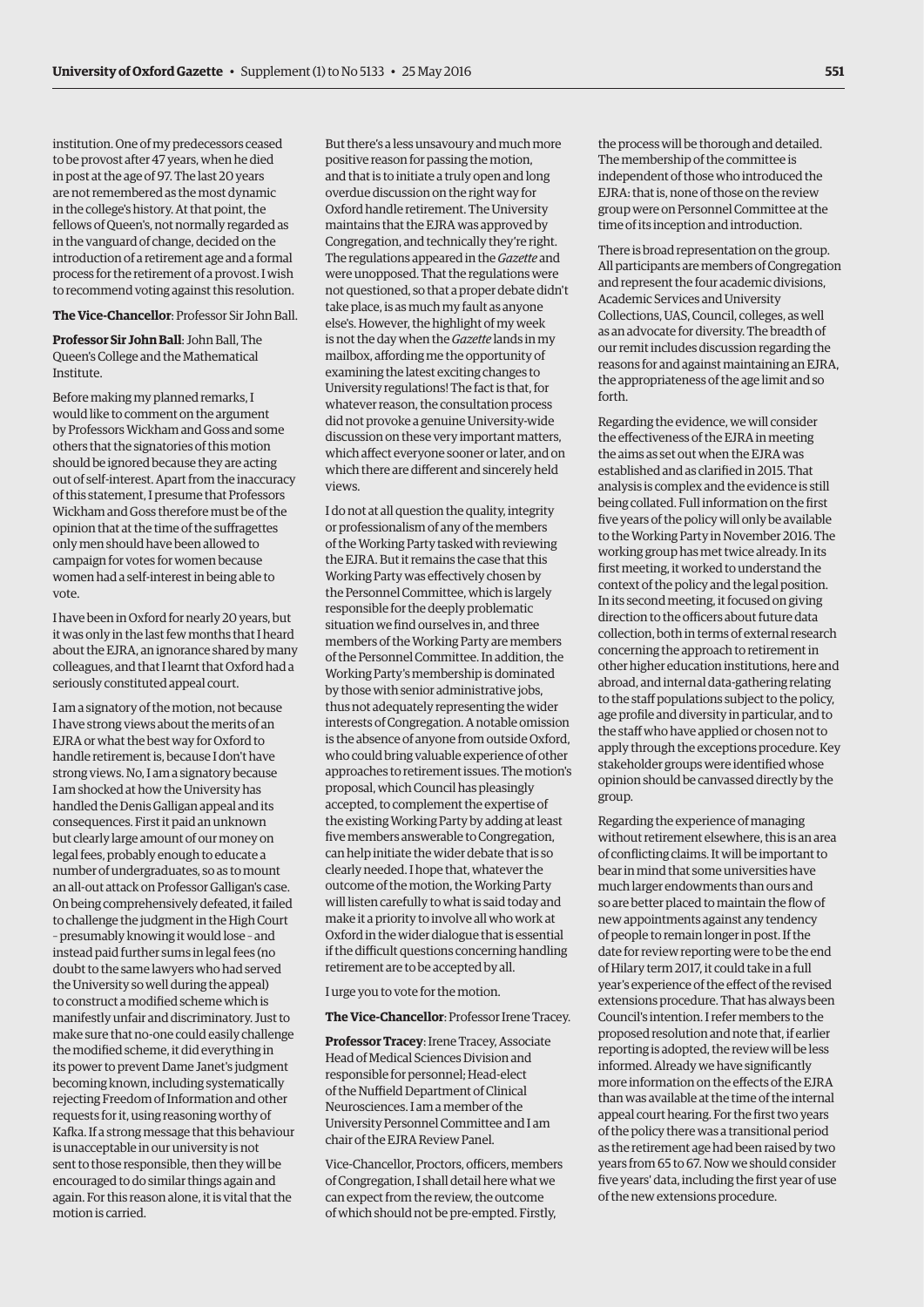If the EJRA is to continue, revisiting the most suitable age would be appropriate. Any change to the age of the EJRA must be carefully considered, and that is part of the business of the review. Simply choosing an age already in use in some other employment context may not be justified. The review should be in a position to give this detailed consideration, and that is essential if any change is to be made that is legally defensible.

The review, then, will be informed by internal and external data and by the analysis given by the judge in the determination of the appeal and by specialist legal advice. We should await its findings. The review will need to set out its reasonings and there should and will then be a full opportunity for informed consultation across the University. The proposal in the resolution to suspend the EJRA would pre-judge the outcome of the review, and I therefore urge you to reject the resolution. Thank you.

**The Vice-Chancellor**: Professor Stephen Payne.

**Professor Payne**: Stephen Payne, fellow of Keble, Faculty of Engineering Science.

Vice-Chancellor, Proctors, members of Congregation and colleagues: in the House of Commons, there are a series of conventions governing maiden speeches. As this is my first time speaking at Congregation, I have read these conventions. According to the House of Commons library, 'a maiden speech is usually uncontroversial, [and] fairly brief': I shall be delighted to stick to the second of these, though I fear that, on this topic today, I shall struggle to stick to the first. I shall, however, try my best.

I would just like to make two points, or rather one point and one plea.

Firstly, my point. The subject of the EJRA is one that inflames academic passions in a way that I have seen few other topics that are not building-related do in the last ten years. I cannot imagine that the Keble governing body is the only one to have very lively discussion on the topic. Passionate views are held on both sides; and, like another speaker, this all reminds me somewhat of another topic being discussed more nationally and equally passionately at the moment.

Returning to the EJRA, I have found myself torn by arguments on both sides. I can see the need for a means of refreshing the academic community, after all many of our younger friends and colleagues struggle to find permanent academic position; yet I do worry about the inherent discrimination in the EJRA on the grounds of age.

However, on the exact topic at hand this afternoon, it is precisely the passionate nature of the debate and the strongly held and well-intentioned arguments on both sides

that give me pause for thought. At the risk of sitting on the fence, I do think that the review committee should be allowed to proceed with its work at a proper pace and without the substantive disruption that would be caused were this resolution to be carried.

We must get this right and we must be seen to be doing this properly.

There is a process under way and I think it should be allowed to continue to its proper conclusion, whatever that might be. I am concerned that a sudden and immediate suspension of a very important policy, when a rigorous and properly constituted process has yet to come to a final conclusion, would introduce a great deal of uncertainty for all concerned. Were this resolution to be carried, we could find ourselves in the highly undesirable position of suspending a policy only to reintroduce it a short while later.

I will therefore be voting against the resolution. I would urge colleagues, in the words of the Visitor of Oriel and Christ Church,' to think very carefully about the future' before voting. Although, needless to say, I suspect that this particular individual, still working in her 91st year, would have very definite views on this particular topic.

Turning now to my plea, and this again ties in somewhat with the wider national debate underway at the moment, and it's to do with facts. If these are troublingly difficult to find in the context of our European debate, they appear to be equally elusive in the context of the EJRA. The most powerful argument in my opinion for any such policy is that it promotes intergenerational fairness by refreshing the academic population and thus promoting equality and diversity.

But what I think are lacking are conclusive **data** on this. For example, the flysheet circulated by members of Council offers this tempting hint that 'it is worth noting that recent recruits are more diverse than the existing workforce.' Excellent: but where are the supporting data? Data that show that the EJRA does indeed directly promote these desirable outcomes would, I think, prove an extremely powerful and persuasive argument to many colleagues. Could I thus urge the review committee please to provide as much **quantitative** evidence as possible in support of their conclusions.

The outcome that we reach has to be justified if it is to be accepted. After all, as a prominent New York billionaire (and no, I don't mean that one) is well known for saying, 'In God we trust. Everyone else bring data.' Thank you.

**The Vice-Chancellor**: Professor Andrew Wilson.

**Professor Wilson**: Andrew Wilson, fellow of All Souls, Head of the School of Archaeology.

Vice-Chancellor, Proctors and Assessor, members of Congregation and OUSU representatives, the motion, and the flysheet, make much of the notion of good governance. But good governance involves succession planning. Good governance involves fairness of opportunity and diversity in the workforce. Good governance involves rejecting conflicts of interest. Good governance does **not** involve the creation of a gerontocracy who cling on to posts and power, indefinitely.

The EJRA is necessary for a variety of reasons, including but not limited to staff retention and workforce planning purposes. The test case is Seldon, brought by a partner in a law firm who had to retire at 65 and didn't want to; there is some peculiarity to law firms there, but the basic principles would seem to apply here. In that case a retirement age was held to be a proportionate means of achieving the legitimate aims of retention and workforce planning within the meaning of the age regulations. The Seldon case has the force of case law; the University's appeal court ruling does not. And on a moral, rather than a legal, view, how is a retirement age discriminatory when it applies to *everyone* reaching that age? And we all signed up to a retirement age when we accepted our current positions.

A retirement age is necessary for planning purposes, so that we can predict when posts are going to become vacant, and recruit in advance of that – this is elementary succession planning. Consider what would happen without it: a basic actuarial model predicts progressively increasing numbers of deaths in service, and of sudden, unplanned retirements owing to ill-health, for each year beyond 67. That's a sad but inescapable fact of human existence. By contrast, a retirement age allows the institution to predict when posts will become vacant for refilling, to advertise and recruit in good time to allow a seamless transition. It would be utterly irresponsible to do otherwise. The fact is so basic and elementary that I am amazed we are having to discuss it at all.

A retirement age is also necessary for retention of younger staff, who can be assured there is a possibility for upward progression within the institution. They know that they will have to compete for posts when they do become vacant; but the prospect of possible career progression within the institution is one of the things that keeps people here. Without it, they will leave as posts become available elsewhere. And this happens at all levels – not just competition for professorial chairs, but associate professorships, college tutorial fellowships, research positions, etc. If we block these up by abolishing or suspending a retirement age, and thus slowing down turnover, we do a massive disservice to our younger staff.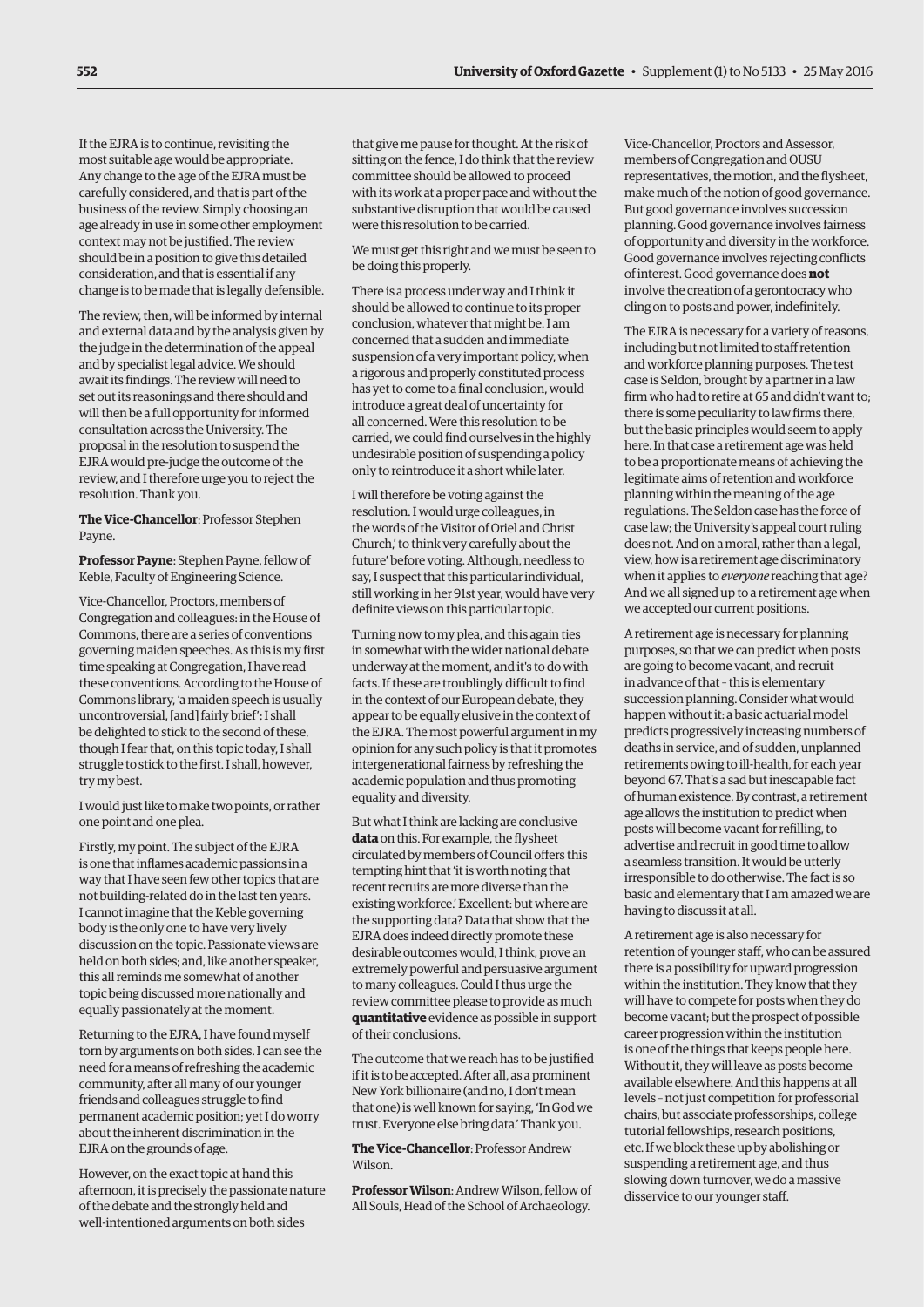This is about intergenerational fairness, giving younger colleagues a prospect of obtaining what are, at Oxford, some of the most important and influential posts in their subject – and in some cases, this may be a relatively small subject, with a very limited number of posts worldwide.

But it is also about refreshing the pool of talent and the research and teaching culture. Without a retirement age, academic sclerosis will set in – this is not because people over 67 don't do good, useful and interesting research. They do, and of course Oxford has mechanisms to allow working beyond the EJRA in a number of well-defined circumstances which involve freeing up the substantive post for refilling. But when the pool of talent is not sufficiently refreshed with the oxygen of new recruits, it becomes stagnant; one sees this all too often in US universities where there's no retiring age. In my own subject, classical and Roman archaeology, the US punches well below its weight, where departments with staff who just will not retire have slowed turnover and perpetuated old-fashioned approaches – to excavation, to archaeological analysis and to art history – which they learned in the 1970s. Exciting work is happening not there but in the UK and continental Europe. Oxford benefits from that as large numbers of students from the US apply here for graduate study in classical archeology. If we suspended the EJRA, we would lose momentum in innovation, and not simply in my own subject.

And, as I said before, good governance also involves rejecting conflict of interest. Over 61% of the 127 signatories to the motion are aged 50 or over; and at least 30% are 60 or older. Despite the specious dressing-up in language about governance, this is a selfserving motion proposed by a group the majority of whom themselves are not too far off retirement. The degree of conflict of interest here is breathtaking, akin perhaps to MPs voting on their own pay. Perhaps the only members of Congregation who should be able to vote in this debate are those on fixed-term posts.

It would be an institutional disaster for this university, and for its constituent colleges, if the EJRA were suspended. For reasons therefore of succession planning, of intergenerational fairness, but above all for reasons of good governance, I urge you to reject this motion.

### **The Vice-Chancellor**: Mr Peter Smith.

**Mr Smith**: Peter Smith, senior programmer, National Perinatal Epidemiology Unit.

Vice-Chancellor, colleagues, what I was going to say – I am very tempted to reply immediately to what the last speaker has just said. I am 69; I have been in post just over

three years; I am on a fixed-term contract. Go figure.

I would like to share my experience of the current EJRA. I have been through it twice; I am about to go through it for the third time. I have been through both versions, both dialects, and it has been a very negative experience. But, ironically, I am only able to address Congregation today because of the EJRA.

Let me explain. I am not an academic. I have worked in a commercial environment as an IT specialist for most of my working life, and I joined the University as a programmer working with the National Perinatal Epidemiology Unit in June 2012 to work on a very specific, high-profile project that is government funded. Coincidentally, we launched our newest report in London this morning and were commended by the Undersecretary of State for Health about the valuable work we do and about how it influences and changes government policy.

Of course, at 69, I am able to do this. I have only been in post three years. Sorry, I feel very angry about what I have just heard.

My part of the project is to produce, maintain and further develop a secure online register of all UK stillbirths, infant deaths and maternal deaths with the aim of gathering data to help reduce this awful burden. I have a firm belief in the value of the project and of my contribution. I was caught up in the EJRA when I was in my second year. The outcome of my first review was a temporary extension while the unit was required to review the grade of the job I was doing and then recruit a replacement for me. The unit was very supportive in wanting me to continue; however, fulfilling the EJRA requirements was lengthy and stressful. I had to write a detailed job description, I had to apply for a regrade, and when my post was advertised, explain to colleagues why my job was being advertised in mid-project. 'Oh, why are you leaving?' was a constant question I was asked.

I did this, all this work, so that the EJRA could replace me. I ended up on a shortlist of one. The unit then had to get explicit agreement that they could appoint me to my own post without an interview. This was humiliating, it was demoralising, it was degrading, it was impersonal, and it was a process that was full of uncertainty. However, as a result of the EJRA-enforced regrade, I became a member of Congregation.

Now, the project and the post may continue beyond March of next year, which is when the current funding and my current contract ends, but the decision will not be known until October. I believe firmly and passionately that I can continue to do good work on this project. So I have now had to enter speculatively and for the third time into the EJRA process.

Based on the experience of a senior academic colleague, I do not expect this process to be fair or proportionate, or the impact of my leaving to be considered.

Enforcing a one-size-fits-all policy with no exceptions is paramount in the existing EJRA, and that's the new existing EJRA. The forms produced as part of the revised process are largely inappropriate for a jobbing programmer. They assume that I am an academic, a scientist, applying for example to supervise graduate students or to carry out grant-funded research. Try filling that in as a programmer; it makes no sense whatsoever. There is no flexibility in the forms, and especially for academic-related. It's interesting that I am the only member of academic-related staff who is here, yet there are a large number of us who are actually very affected by this.

I offered to work on a grade 5, which is currently not subject to the EJRA; however, I am told this would not be allowed. I am happy to be subject to performance reviews, to leave as soon as it was felt I was no longer up to the job, but apparently this is not possible because it would be discriminatory. Where, I ask, is the dignity of this top-down approach? Is it proportional and reasonable, or am I just collateral damage, subject to friendly fire? The combined intellect of Wellington Square has produced a very strangely shaped sledgehammer with bits added on as required, and imagine how the nut feels. I am saddened that a world-renowned university could not produce a significantly better and legal solution than the current EJRA. The Undersecretary of State believes in our work. It's appalling.

Anyway, finally, please remember that this motion is not to abandon some form of the EJRA, but to seek to suspend this current version of the EJRA and try and sort out what happens to people like me. Thank you.

#### **The Vice-Chancellor**: Dr Nandini Gooptu.

**Dr Gooptu**: Nandini Gooptu, Head of Department of International Development and fellow of St Antony's.

Vice-Chancellor, colleagues and students, it's late and I'll try to be brief, and I really only want to make one point, a point that I have perceived very accurately from the experience of running a department in the coalface.

University governance is of utmost importance to us and it is right that we have been debating this today. However, approaching the problem of EJRA, this or any, through the lens of governance alone seriously poses the danger of losing sight of what is really at stake. As university teachers, training new generations of scholars is at the heart of what we do. It is axiomatic that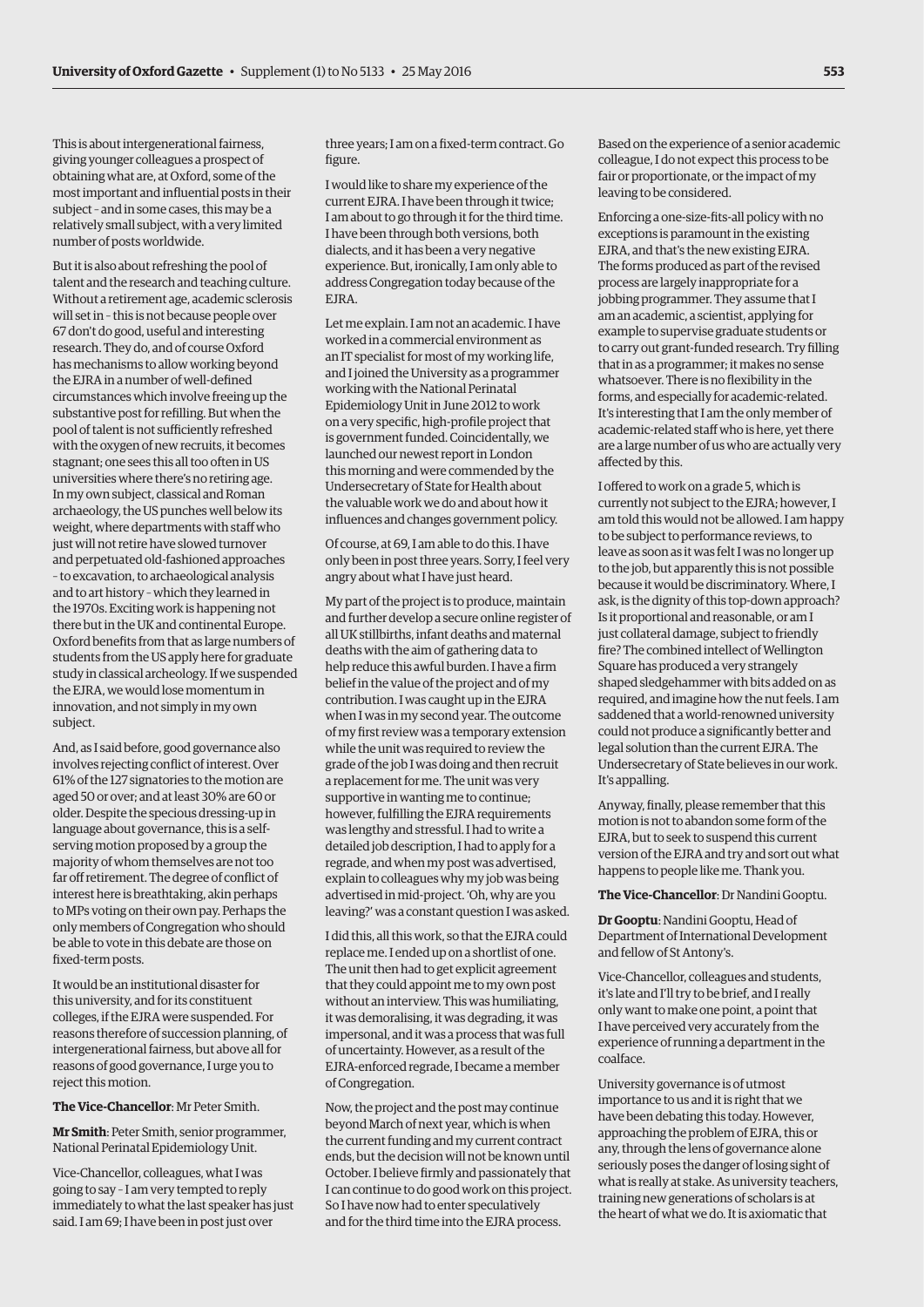generational renewal in academia is, for us all, an existential truth. Intergenerational fairness is our vocational commitment and an incontestable collective aim. The controversial question is whether EJRA is a necessary instrument to achieve that aim. This is a strategic and practical issue that has to be addressed in the specific context of Oxford's compelling resource considerations, of the kind that we face everyday.

The University sets an annual budget target in order to ensure the financial health of the institution as a whole and to pursue our strategic goals so that we can maintain Oxford's global standing. In our collective interest, each department and faculty must strive to meet the overall budget target, by reducing deficit, or balancing the books, or generating a surplus, as we do. We have negligible financial manoeuvrability in our departments and faculties. For the common good, we need to increase our income and tightly control our costs, even in a hugely surplus department. This prevents us from taking on new long-term fixed financial commitments, such as employment costs, unless we reduce some of those costs. Quite simply then, without the regular departure or retirement of permanent staff, we cannot employ any new permanent staff. For instance, in a department like mine with 20 permanent staff, without a system of retirement we would still have with us 8 senior colleagues, senior permanent staff, today, without a system of retirement, who would not have retired in the past decade, and the earliest retirement may not have come up for another five or more years. Without EJRA, there would be a very substantial, even catastrophic, drop in the rate of new permanent recruitment in my department. Per force then, we would predominantly recruit contingent, fixed-term staff, researchers or departmental lecturers, whose cost of employment is either covered by external grants, or is much lower than that of permanent staff and is non-recurrent. Those of you who know about infrastructure costs, space charges for individual employees, will also know that the cost is not just employment but a range of ancillary other costs. At the same time, in our colleges, without recruitment, there will be little scope to admit new fellows due to similar resource implications.

The upshot will be the proliferation of temporary staff, usually early-career researchers, employed on academic-related contracts on low pay, to shoulder large research and teaching burdens for a fixed period before many of them are thrown back into the job market. The continued presence of senior staff would also hinder the capacity building of such junior recruits in academic leadership and research management roles, with an adverse impact on their

future employability. Given our current compulsions, we have already started going down this route that is frankly exploitative of the younger generation, at a time when the external environment is getting even harsher. But so far this trend is nothing compared to the direction in which we will have to travel if EJRA is compromised in any way. It has also to be borne in mind that this younger generation already has much attenuated pension benefits due to recent changes. We will create a two-tiered class structure in Oxford of the US variety, with a privileged professoriate (and associate professoriate) and an exploited underclass of adjunct, temporary staff.

Of course, we immensely value the contribution of our senior-most colleagues and would like them to stay on. Indeed, many of us coming up to EJRA retirement in the next 15 years or so would dearly love to stay on ourselves. In an ideal world, we would not wish for a scenario in which we would have to choose between the old and the young, or, worse, between ourselves and the next generation, some of whom are our own students. But, given the resource issues that we confront at Oxford, there is only one conclusion I believe we can draw. We must gladly embrace EJRA, this or any other, as the only means to achieve intergenerational fairness at Oxford. We cannot afford to be overwhelmed by University governance issues, very important though they are, or turn this into a tussle between 'us', the Congregation, and them, the Council or Welly Square. I should therefore like to urge you to vote against the resolution to ensure that the EJRA process is not stalled or derailed in any way. Thank you.

#### **The Vice-Chancellor**: Dr Daniel Isaacson.

**Dr Isaacson**: Daniel Isaacson, Philosophy and Wolfson College.

Vice-Chancellor, Proctors, colleagues, student representatives, I want to address the issue of intergenerational fairness, which Council cites in favour of its present policy of EJRA. I do not question the need for an EJRA, and it has been stressed time and again that voting for this resolution is not a vote to abolish EJRA, but we are in the situation in which the establishment of the EJRA was the wrong one and we are facing the consequences of that now. And, in my view, it is better to suspend it and look at the situation we are in than to carry on reviewing it while it is still in operation.

The situation we are in is, in terms of intergenerational fairness, that young people starting in academic positions are of course primarily concerned to have an academic position, but there is another feature of their situation which at that stage they are not concerned with but the University, in

its responsibility to these people over their whole lives, has a responsibility for, which is that they should have an acceptable retirement; that they should find themselves with a sufficient pension in which to live out their after-university years. And the situation which we find ourselves in is that USS has already reduced benefits to the people just below us. I should say I am a post-EJRA member of Congregation; I retired two years ago at the age of 67, continued various activities in an ad hoc way, so I am not a beneficiary of this proposal, but I think it's very important for the good running of the University that it should be suspended and that we should be able to look at – the University should be able to look at –the whole idea of what the right EJRA is, and the one we've got is wrong.

The situation when it was established was that it was really the status quo. It was presented as an increase in two years, but in fact for many of us, of which I am one, 67 was always my retirement age because I was appointed at a time when the retirement age for everybody was 67. There was a vote in Congregation in sometime like 1979 in which I spoke against the reduction of the retirement age from 67 to 65 on the grounds then that this was against the trend that was already underway of later retirement ages. And the fact is, which has not been addressed in any of the discussion, the demography of the present world dictates a different EJRA. The one that was established when this was put in should have been 70, not 67; and the fact that such poor judgement was used I think is grounds for taking the position that we've got to start over and put this thing – we have to suspend it while it can be thought about.

I haven't seen Dame Janet Smith's decision, of course, but one speaker referred to the fact, or quoted her, as saying that the EJRA of 70 would have been fairer. And I think that it's very important that we think about that feature so that the young people who are starting out can expect to get a pension that they can live on, which requires the old people, who are living longer and drawing their pensions for more years, to pay into the system for longer by working longer.

And it has been pointed out that EJRA extension has a very small effect on diversity and on the opportunities for young people. There are so many ways in which people don't get appointed to positions and, in particular, senior posts in Oxford do not go to young people in Oxford. And in fact, it's a feature of Oxford that it shouldn't appoint – it's international, and it should not be appointing its own young people, as a rule: it should be appointing people who are the best in the world. So that we are not in a situation where, by having EJRA as it presently exists we have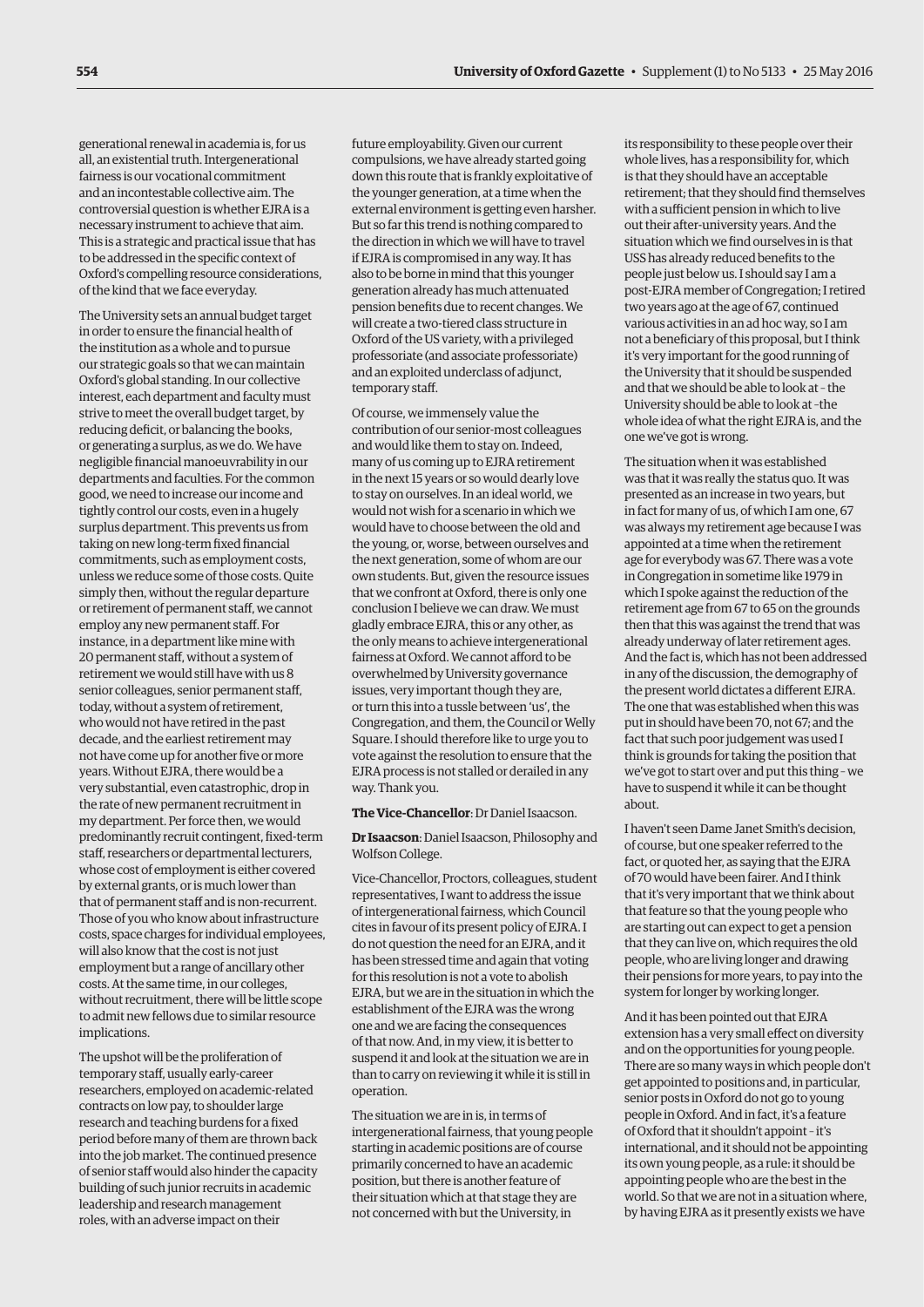achieved the goals that it was said to be set up for. So I strongly support the resolution that we should suspend it and reconsider the situation and establish the right EJRA.

#### **The Vice-Chancellor**: Dr Vili Lehdonvirta.

**Dr Lehdonvirta**: Vili Lehdonvirta, Oxford Internet Institute.

Vice-Chancellor, Proctors and Assessor, colleagues, student representatives, I am here to speak against the resolution and in particular the proposed suspension of the EJRA.

First I should note that I am just a mid-level academic. I have no connection to the Council. But I feel that the Council is acting in my interest in this matter. So when you speak unkindly of the Council's conduct, you speak unkindly not only of some nefarious bureaucrats, but also of me.

Now, Professor Edwards in proposing the suspension of the EJRA argued that it is about good governance, not at all about the substance of the matter. Now, others have commented on whether taking such drastic action in the midst of a review into the very matter constitutes good governance. I would rather take up the fact that Professor Edwards and other speakers, nevertheless, did not spare words in discussing the substance of the matter, describing EJRA amongst other things as manifestly unfair. So, let's face it, the ultimate issue is whether the University ought to have a compulsory retirement age or not.

According to the philosopher of science Thomas Kuhn, scientific paradigms only really change when the old guard who promoted them retires. We are asked to pass this resolution in order to fulfil the duty that the University owes as an employer to its most senior employees. But I am concerned about the duty that the University owes to society. Are we, as others have noted, content to slow down the cycle of scholarship by 5, 10, 20 years?

Also as noted, the great majority of the University's most senior employees are white men, whereas more recent cohorts better reflect the diversity of our society. Are we content to hold back the progress of equality by 5, 10, 20 years?

And then, finally, a slower cycle mathematically implies a lower throughput capacity – not just longer waits, not just delays, but fewer young people in total who ever get to advance on the academic ladder. Are we content to allow that?

I am not content to go down that path, and I ask you to wait with me for the results of the review, and meanwhile to vote against the resolution.

## **The Vice-Chancellor**: Professor Teresa Morgan.

**Professor Morgan**: Teresa Morgan, Faculty of Classics and Oriel College, elected member of Council.

Vice-Chancellor and colleagues, the resolution we are about to vote on consists of four proposals. Two of them would cause both serious injustice and major problems of governance and finance across the University.

The resolution asks that all legal advice pertaining to the EJRA be disclosed to Congregation. The obvious virtue of confidential legal advice, in any context, is that it can explore all possible scenarios, all options and all consequences, however unlikely or unwelcome. It can think the wild and unthinkable, to help the advisee frame what is thinkable and right. And that enables any individual or institution to do its most rigorous and effective thinking. If our confidential, legally privileged advice – on the EJRA or anything else – were liable to be disclosed at any time, no lawyer could be frank with us, and our thinking would be proportionately impoverished. It is the problem of non-confidential references on a vastly bigger and more damaging scale.

Leave aside that if the University discloses confidential advice to Congregation it is inevitably disclosing it to the blogosphere and the *Daily Mail* (which doesn't usually work well for us...) – leave aside that disclosing to Congregation is also disclosing to individuals who may be in dispute with the University, which takes away from the University a right to confidential advice, which belongs to every other contractual party in the country – all that aside, do we really, for the sake of an interim suspension of a policy that is already under review, want to sacrifice one of the best tools we have for thinking about all the policies and all the practices that frame every aspect of our work as a university? It seems to me incredibly irresponsible.

We're also asked to suspend the EJRA until the findings of the review committee are published. Back in 2011, as we have heard, after two rounds of consultation with Congregation and the UCU, and in parallel with independent discussions in every college (as Professor Madden reminded us), Congregation agreed to adopt the EJRA and review it after a fixed period of time. And that is happening now, incorporating detailed legal advice on the 2014 decision of the internal appeal court.

Let us let our own review do its work. And in the meantime, the appeal court's decision in the individual case has been enacted in full, and the procedure for extensions revised in the light of it. And despite the objections of some colleagues, that more than fulfils what is required by our own internal appeal

processes, and that is good governance in action.

If we suspend the EJRA, we are not only pre-empting our own review, we are effectively abolishing the policy for now, with consequences that go far beyond the review period. For one thing (as Professor Wickham pointed out), we will be treating those who happen to be about to retire differently from those who have retired or who may have to retire in the future, and that is unfair. For another thing, appointments have already been made to posts from which colleagues are expected to be retiring, so we are liable to find ourselves with two people in some posts for an indefinite period. And that – aside from a degree of administrative comedy which I quite enjoy the thought of actually – but financially it would be catastrophic for some departments (and I say that with a lot of feeling as head of a faculty in deficit).

But beyond even that: I am afraid that, if not the underlying aim of this resolution, it is undoubtedly the effect of it to undermine the EJRA. And that, for all the reasons we have heard, I most profoundly think we should resist, and so I urge you to vote against this resolution.

**The Vice-Chancellor**: That concludes the list of those who had asked to speak. Professor Edwards, do you wish to reply to the debate?

**Professor Edwards**: Yes. Vice-Chancellor, colleagues, as one of our colleagues mentioned, for me also this is my first presentation to Congregation, and I have found it of course very stimulating.

What I am saddened about are three things. I am saddened that we have had anecdotal stories about people, in the US, let's say, falling asleep, giving bad lectures. My predecessor here, John Goodenough, gave a lecture two weeks ago at the Argonne National Laboratory aged 91, and I had an email from the head of the laboratory saying, 'This is the most exciting presentation I have ever heard.' So I thought we wouldn't be going along that track but clearly we have.

The other thing that I find disturbing and actually really irritating is this issue of the conflict of interest and, in particular, the idea of equality and diversity. I have been here 10 years. I have appointed 11 faculty. I have tried my hardest to work through the whole issue of equality and diversity. You know, you're talking to someone who was born in Toxteth, who went to Salford, failed chemistry at Salford, so please don't tell me about diversity. And we've worked really hard, and to hear that the only way to enact diversity is the fact that we would not look very carefully at this motion.

The other thing is that actually I am not that passionate about whether there is an EJRA